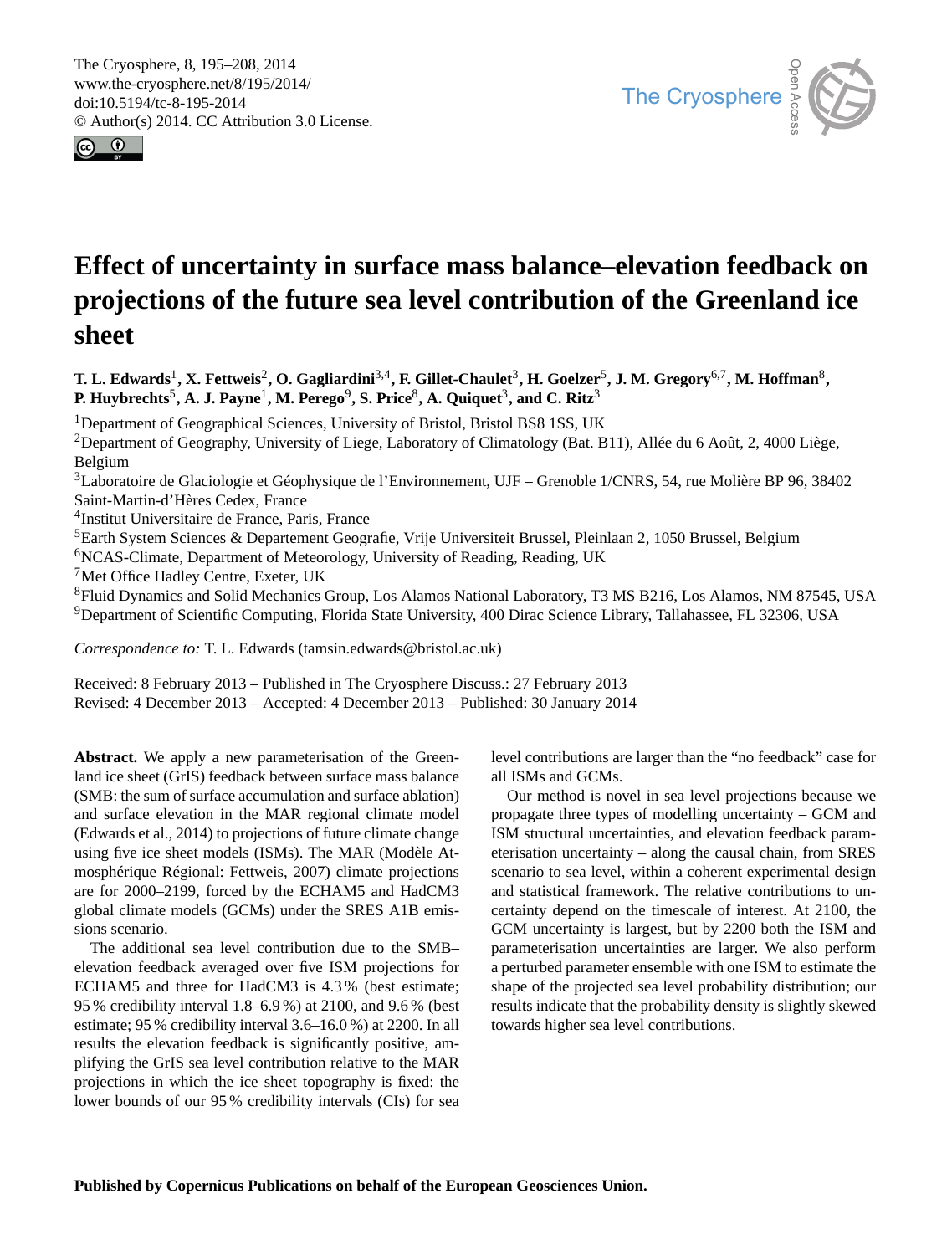# **1 Introduction**

The Greenland ice sheet (GrIS) response to climate change has two parts: surface mass balance (SMB), which is the sum of surface accumulation and surface ablation (broadly speaking, the balance of snowfall versus meltwater runoff); and dynamic, the changes in ice flow and discharge from the ice sheet. Various approaches to simulating these have been taken for making projections of the GrIS contribution to sea level. As with all simulation problems, there is a trade-off between representing more processes, with the aim of increasing the physical realism of the simulations, and technical and computational resources, which limit implementation and the number of simulations.

The dynamic response is simulated with ice sheet models (ISMs), which solve the Stokes equations in complete or approximate form. SMB can be simulated with sophisticated, physically based energy balance schemes in regional climate models (RCMs) such as MAR (Modèle Atmosphérique Régional: [Fettweis,](#page-12-0) [2007\)](#page-12-0) and RACMO2/GR (e.g. [Ettema et al.,](#page-12-1) [2009\)](#page-12-1). The two aspects of the GrIS response can thus be combined by forcing an ISM with SMB simulated by an RCM. But RCMs usually use a fixed surface topography, neglecting the important effects of ice sheet surface elevation changes on the atmosphere [\(Edwards et al.,](#page-11-0) [2014\)](#page-11-0) by omitting the SMB–elevation feedback. An alternative to using SMB from an RCM is to simulate it within the ISM, so that the evolving ice sheet topography can dynamically alter the SMB. The most common approach to this is with a positive degree day (PDD) scheme, which parameterises SMB as a function of temperature and precipitation (supplied from observations for the present day, or a regional or global climate model for future projections) and possibly applies a simple snowpack model (e.g. [Janssens and Huybrechts,](#page-12-2) [2000\)](#page-12-2). PDD models incorporate the temperature aspect of the SMB–elevation feedback through a lapse rate correction, but not the precipitation aspect (except, in some cases, through a scaling factor for temperature), and also represent SMB much more simply than RCMs such as MAR and RACMO2/GR [\(Edwards et al.,](#page-11-0) [2014\)](#page-11-0).

To make the best use of physically based simulations of the GrIS response to climate change – simulating ice flow with an ISM and SMB with an RCM, while also including the SMB–elevation feedback – one can couple an ISM to an RCM. However, this is technically challenging and computationally expensive, effectively precluding exploration of climate and ice sheet modelling uncertainties.

The only way, therefore, to incorporate physical modelling of ice flow, SMB processes, and the SMB–elevation feedback while also exploring model uncertainties is with a parameterisation such as the one we present in a companion paper [\(Edwards et al.,](#page-11-0) [2014\)](#page-11-0), where we characterise the SMB response to elevation in MAR using a suite of simulations in which the MAR GrIS surface height is altered. The parameterisation is a set of four gradients, or "SMB lapse rates", that relate SMB changes to height changes below and above the equilibrium line altitude (ELA) and for regions north and south of 77<sup>°</sup> N. Here we apply the parameterisation in five ISMs to adjust MAR projections of SMB under the SRES A1B scenario (Nakićenović et al., [2000\)](#page-12-3) as the ice sheet geometry evolves.

The climate community have been attempting to quantify uncertainty in global climate model (GCM) predictions for some time, focusing on uncertainty in their parameter values with perturbed parameter ensembles (PPEs) but also attempting to estimate structural uncertainty, which is uncertainty about the remaining discrepancy between a model and reality at the model's most successful parameter values (e.g. [Sexton et al.,](#page-13-0) [2011;](#page-13-0) [Sexton and Murphy,](#page-13-1) [2011\)](#page-13-1). But probabilistic quantification of uncertainties in ice sheet model predictions has hardly yet been attempted. There is also an urgent need to propagate uncertainties along the causal chain from greenhouse gas forcing scenarios to the impacts of climate change. ISM projections are only beginning to tackle these challenges. Multi-model comparisons such as MIS-MIP [\(Pattyn et al.,](#page-12-4) [2012\)](#page-12-4) and SeaRISE [\(Bindschadler et al.,](#page-11-1) [2013\)](#page-11-1) compare ISMs with each other using standardised experiments, but the ice2sea project [\(http://www.ice2sea.eu\)](http://www.ice2sea.eu) is among the first to explore systematically emissions scenarios and climate and ice sheet model uncertainties within a coherent framework (e.g. [Rae et al.,](#page-13-2) [2012;](#page-13-2) [Fettweis et al.,](#page-12-5) [2013\)](#page-12-5).

In [Edwards et al.](#page-11-0) [\(2014\)](#page-11-0), we make uncertainty assessment an integral part of the parameterisation by estimating probability distributions for the four parameters (elevation feedback gradients). Here we propagate these uncertainties to future projections by sampling values from the four distributions. We also use five different ISMs to assess the effect of ISM structural uncertainty that arises from different representations of ice flow and initialisation procedures, and explore GCM structural uncertainty by forcing MAR with two different GCMs. Our coherent experimental design and statistical framework, unusual in sea level projections, allow us to propagate the three types of model uncertainty along the causal chain from SRES scenario to sea level contribution; assess the relative importance of these through time; and present probabilistic assessments of the effect of elevation feedback parameterisation uncertainty on the projected GrIS sea level contribution under the A1B scenario.

# **2 Method**

## <span id="page-1-0"></span>**2.1 Climate projections**

The regional climate model MAR [\(Fettweis,](#page-12-0) [2007\)](#page-12-0) has been adapted for simulating the climate over Greenland, with full coupling to a complex snow/ice energy balance model and relatively high horizontal resolution (25 km). Unlike most RCMs, MAR includes the positive feedback between ice surface albedo and melting [\(Franco et al.,](#page-12-6) [2013\)](#page-12-6). We discuss the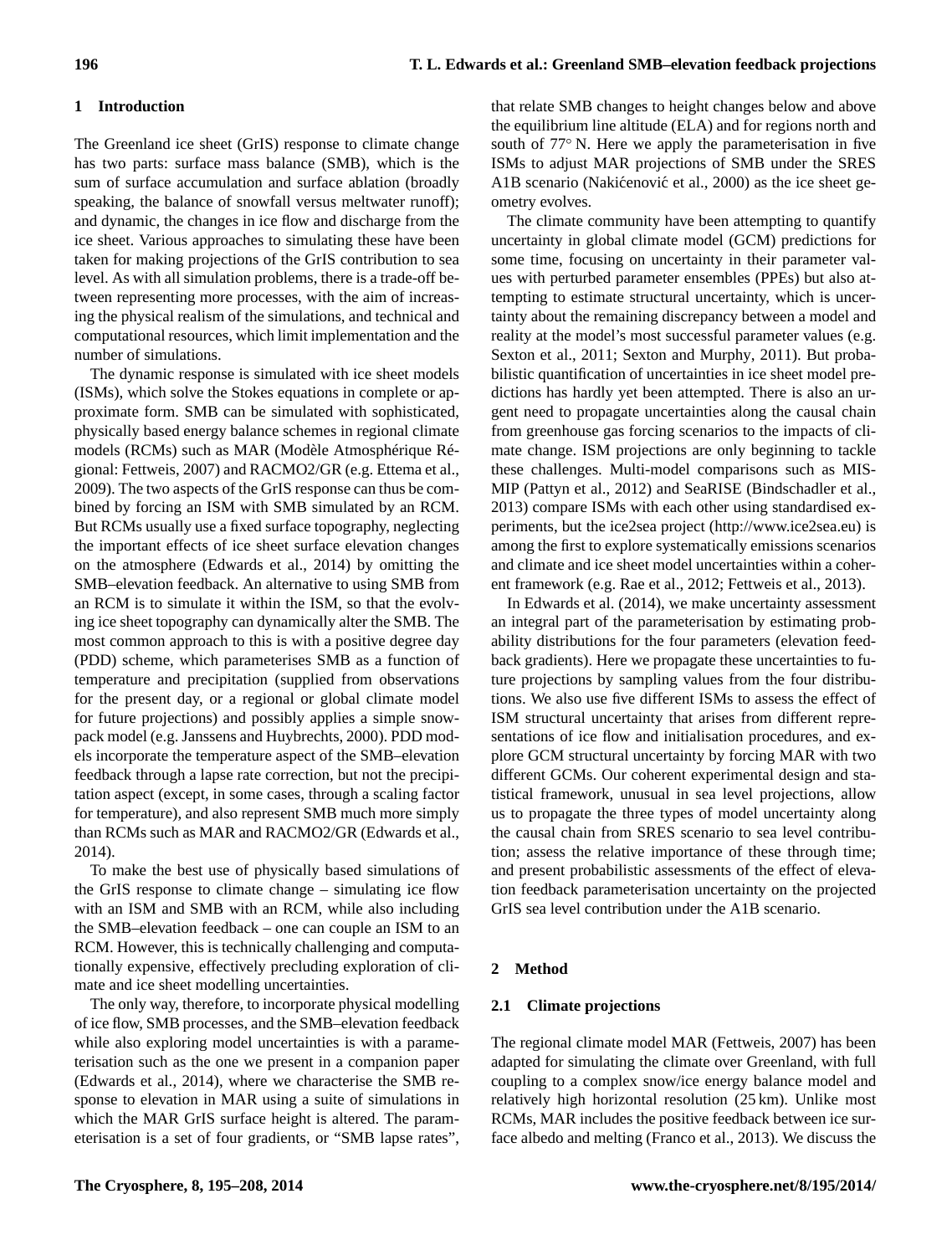processes and responses of MAR in more detail in [Edwards](#page-11-0) [et al.](#page-11-0) [\(2014\)](#page-11-0).

We use five climate simulations performed for the ice2sea project. The first is a twenty year simulation of 1989–2008 in which MAR is forced at the boundaries by the ERA-INTERIM reanalysis [\(Dee et al.,](#page-11-2) [2011\)](#page-11-2), which we use as a baseline for initialisation and projections. The next two are twenty year simulations of 1980–1999 in which MAR is forced by two GCMs, ECHAM5 [\(Roeckner et al.,](#page-13-3) [2003\)](#page-13-3) and HadCM3 [\(Gordon et al.,](#page-12-7) [2000\)](#page-12-7), under 20th century climate forcings, which we use to calculate projection anomalies. The final two are one hundred year projections (2000– 2099) forced by the two GCMs under the SRES A1B emis-sions scenario (Nakićenović et al., [2000\)](#page-12-3). The A1B scenario is only defined until 2100, but we wish to make GrIS projections for two hundred years (2000–2199). We did not have resources to simulate the second century (the climate responding to the A1B scenario fixed at 2100 values), so we extend the MAR simulations by repeating the final decade (2090– 2099) ten times. This method is likely to underestimate the longer-term climate response, as discussed later.

MAR simulates SMB values only over grid cells categorised as permanent ice, so the low spatial resolution (relative to ISMs) leads to missing values for parts of the GrIS margin. As part of the data processing, we extrapolate the SMB field outwards from the ice sheet using a simpler representation of the SMB–elevation relationship than in [Edwards](#page-11-0) [et al.](#page-11-0) [\(2014\)](#page-11-0). For each land grid cell, we use the ice grid cells within 100 km to fit a linear model of SMB versus surface height, and use this relationship with the land grid cell elevation to assign an SMB value. This was performed before the parameterisation of [Edwards et al.](#page-11-0) [\(2014\)](#page-11-0) was developed.

#### **2.2 Ice sheet models**

We implement the parameterisation in five ISMs with varying structure and complexity: Elmer/Ice, which solves the full Stokes equations; GISM, MPAS and CISM, which use a higher order approximation that reduces computational expense (HO: e.g. [Pattyn,](#page-12-8) [2003\)](#page-12-8); and GRISLI, which uses a hybrid of the first order shallow ice and shallow shelf approximations (SIA and SSA: [Bueler and Brown,](#page-11-3) [2009\)](#page-11-3) to further reduce computational expense. We also use a SIA version of GISM, and call the two versions GISM-HO and GISM-SIA. Elmer/Ice and MPAS use finite element numerical methods on unstructured grids, while the others use finite difference methods on regular grids at 5 km resolution.

Elmer/Ice builds on Elmer, the open-source finite element, partial differential equation solving parallel code mainly developed by the CSC-IT Center for Science Ltd in Finland. The unstructured mesh allows a variable grid resolution to focus computational resources at the ice sheet margin; here we use a minimum horizontal grid size of less than 1 km. GISM-SIA is a thermomechanical ISM [\(Huybrechts and de](#page-12-9) [Wolde,](#page-12-9) [1999\)](#page-12-9) that has been modified and extended for projections on centennial timescales using a new higher-order approximation of the force balance (GISM-HO: [Fürst et al.,](#page-12-10) [2011,](#page-12-10) [2013\)](#page-12-11). The MPAS-Land Ice model is based on the MPAS (Model for Prediction Across Scales) climate modelling framework of [Ringler et al.](#page-13-4) [\(2008\)](#page-13-4); here we use a regular 5 km resolution hexagonal mesh. GRISLI (GRenoble Ice Shelves and Land Ice model) is a thermomechanically coupled ISM; it is a hybrid model that for grounded ice uses the SIA for vertical shearing and the SSA as a sliding law [\(Ritz et al.,](#page-13-5) [2001;](#page-13-5) [Bueler and Brown,](#page-11-3) [2009\)](#page-11-3). The Community Ice Sheet Model (CISM) version 2.0 includes improvements to all components of the Glimmer-CISM SIA model [\(Rutt](#page-13-6) [et al.,](#page-13-6) [2009\)](#page-13-6). The models are summarised in Table [1;](#page-3-0) more detailed information is given elsewhere (Elmer/Ice: [Gillet-](#page-12-12)[Chaulet et al.,](#page-12-12) [2012;](#page-12-12) GISM-HO: [Goelzer et al.,](#page-12-13) [2013;](#page-12-13) MPAS: [Perego et al.,](#page-12-14) [2012;](#page-12-14) CISM: [Price et al.,](#page-12-15) [2011;](#page-12-15) [Lemieux et al.,](#page-12-16) [2011;](#page-12-16) [Evans et al.,](#page-12-17) [2012;](#page-12-17) GRISLI: [Quiquet et al.,](#page-12-18) [2012\)](#page-12-18).

#### <span id="page-2-0"></span>**2.3 Initialisation**

Determining initial conditions for ISMs involves finding a balance between observations of the present-day ice sheet, reconstructions of past climate changes (to which the ice sheet is still responding), and the physical laws and parameterised processes incorporated in the ISM, while accounting for uncertainties and limitations in all of these. ISM initialisation mostly uses ad hoc tuning methods rather than formal data assimilation as in numerical weather forecasting. Our initialisation procedures use observations of present-day ice sheet geometry (surface elevation, bedrock elevation and ice thickness; e.g. [Bamber et al.,](#page-11-4) [2013\)](#page-11-4), ice velocities [\(Joughin](#page-12-19) [et al.,](#page-12-19) [2010;](#page-12-19) [Bamber et al.,](#page-11-5) [2000\)](#page-11-5), and geothermal heat fluxes [\(Shapiro and Ritzwoller,](#page-13-7) [2004\)](#page-13-7).

Methods vary between ISMs but in general there are three stages. First, we estimate the 3-D ice-temperature field by solving the heat equation, in some cases accounting for the response to atmospheric temperature changes over one or more glacial–interglacial cycles. Second, we infer the spatial pattern of the basal drag coefficient that leads to the best agreement with observed ice velocities, given observational uncertainties and model limitations. During these first two stages, the geometry of the ice sheet is held constant to the observed values [\(Bamber et al.,](#page-11-4) [2013\)](#page-11-4). For the third stage, we finally allow the ice sheet geometry to evolve or "relax" so that it is internally consistent with the ice temperature and flow fields.

We derive ice temperatures for Elmer/Ice using the computationally cheaper SIA model SICOPOLIS [\(Greve,](#page-12-20) [1997\)](#page-12-20). We derive them for CISM, MPAS and GRISLI from a quasisteady-state CISM simulation forced with a constant surface temperature field simulated by the RACMO/GR regional climate model [\(Ettema et al.,](#page-12-1) [2009,](#page-12-1) as specified in the SeaRISE project protocol: [http://websrv.cs.umt.edu/isis/](http://websrv.cs.umt.edu/isis/index.php/Present_Day_Greenland) [index.php/Present\\_Day\\_Greenland\)](http://websrv.cs.umt.edu/isis/index.php/Present_Day_Greenland). We obtain ice temperatures for the two GISM models from a GISM-SIA simulation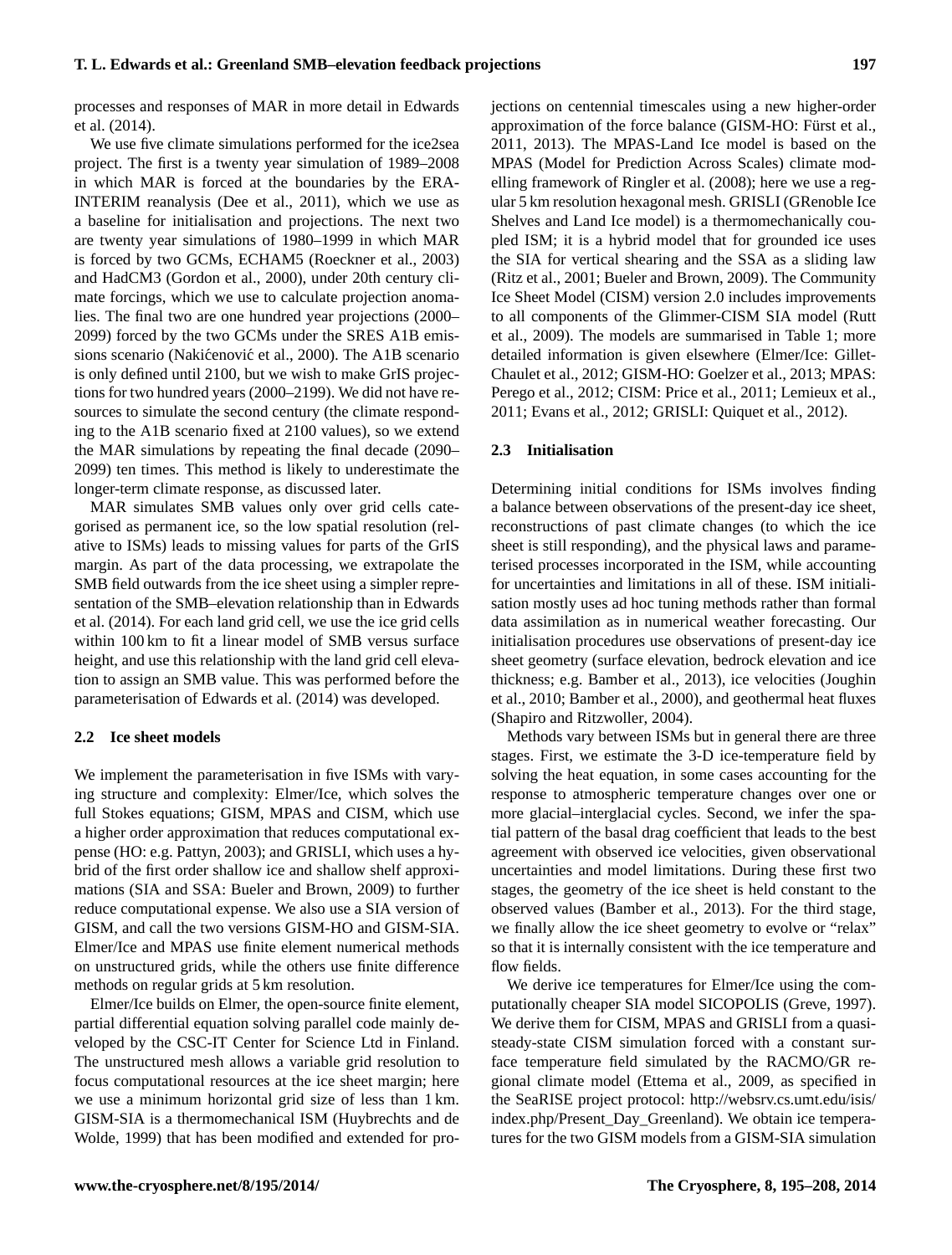<span id="page-3-0"></span>**Table 1.** Summary of ice sheet model (top) treatment of Stokes equations and (bottom) derivation of ice temperature (IT) boundary conditions. HO, SIA and SSA are higher order, shallow ice and shallow shelf approximations; SS is steady state; SAT is surface air temperature data used for the spin-up simulation; g–ig is glacial–interglacial. All models use bedrock elevation data from [Bamber et al.](#page-11-4) [\(2013\)](#page-11-4) and geothermal heat flux from [Shapiro and Ritzwoller](#page-13-7) [\(2004\)](#page-13-7). References: B13: [Bamber et al.](#page-11-4) [\(2013\)](#page-11-4); D10: [Dukowicz et al.](#page-11-6) [\(2010\)](#page-11-6); E09: [Ettema et al.](#page-12-1) [\(2009\)](#page-12-1); E12: [Evans et al.](#page-12-17) [\(2012\)](#page-12-17); F11, F13: [Fürst et al.](#page-12-10) [\(2011\)](#page-12-10) and [Fürst et al.](#page-12-11) [\(2013\)](#page-12-11); G97: [Greve](#page-12-20) [\(1997\)](#page-12-20); L11: [Lemieux et al.](#page-12-16) [\(2011\)](#page-12-16); P11: [Price](#page-12-15) [et al.](#page-12-15) [\(2011\)](#page-12-15).

|                                | <b>CISM</b>                           | Elmer/Ice                                              | <b>GISM-HO</b>                                          | <b>GISM-SIA</b>                                         | <b>GRISLI</b>                         | <b>MPAS</b>                           |
|--------------------------------|---------------------------------------|--------------------------------------------------------|---------------------------------------------------------|---------------------------------------------------------|---------------------------------------|---------------------------------------|
| <b>PHYSICS</b>                 |                                       |                                                        |                                                         |                                                         |                                       |                                       |
| <b>Stokes</b><br>equations     | HO<br>(P11, L11,<br>E12               | Full                                                   | HO<br>(F11, F13)                                        | SIA                                                     | Hybrid<br>SIA-SSA                     | $HO$ ( $D10$ )                        |
| DERIVATION OF ICE TEMPER ATURE |                                       |                                                        |                                                         |                                                         |                                       |                                       |
| Spin-up<br>simulation          | Ouasi-<br>SS; fixed<br>geom.<br>(B13) | One $g$ -ig<br>cycle with<br><b>SICOPOLIS</b><br>(G97) | Two $g$ -ig<br>cycles; IT<br>rescaled to<br>obs. thick. | Two $g$ -ig<br>cycles; IT<br>rescaled to<br>obs. thick. | Ouasi-<br>SS; fixed<br>geom.<br>(B13) | Ouasi-<br>SS; fixed<br>geom.<br>(B13) |
| Spin-up<br>SAT                 | E09.<br>constant                      | E09.<br>constant                                       | Two $g$ -ig<br>cycles,<br>evolving                      | Two $g$ -ig<br>cycles,<br>evolving                      | E09.<br>constant                      | E09.<br>constant                      |

of several glacial–interglacial cycles, rescaling the ice temperature field to the observed ice thickness [\(Goelzer et al.,](#page-12-13) [2013\)](#page-12-13). Geothermal heat flux fields in all spin-up simulations are from [Shapiro and Ritzwoller](#page-13-7) [\(2004\)](#page-13-7). Ice temperature spin-up simulations are summarised in Table [1.](#page-3-0)

We infer the basal drag coefficient from observed velocities using the control method (Elmer/Ice: [Morlighem](#page-12-21) [et al.,](#page-12-21) [2010\)](#page-12-21), an iterative inverse method (GRISLI), or tuning (CISM, MPAS); the methods and velocity targets are also summarised in Table [1.](#page-3-0)

We obtain the initial ice sheet geometry by forcing the ISM with a present-day mean SMB field. For most models this is the 1989–2008 mean (the reference period for the ice2sea project) of the ERA-INTERIM forced MAR simulation; for GISM we use the 1960–1990 mean SMB calculated with the GISM PDD scheme from ERA-40 data [\(Up](#page-13-8)[pala et al.,](#page-13-8) [2005\)](#page-13-8) and observed surface elevation (similar to [Hanna et al.,](#page-12-22) [2011\)](#page-12-22). We obtain the initial geometry for Elmer/Ice by allowing the upper surface to evolve for 55 yr under the present-day SMB forcing, and use the same initial geometry for GRISLI, allowing it to evolve for a further 145 yr to obtain a coherent initial state for this model. We initialise the GISM models by allowing the geometry to evolve for 1000 yr while the ice sheet margin is fixed to observed values under present-day SMB forcing and ice thickness changes are limited to  $0.2 \text{ m}\text{a}^{-1}$ . These relaxation periods are determined arbitrarily or by available computational resource, though most of the flux divergence anomalies that arise from observational and modelling uncertainties die away after a few years (e.g. [Gillet-Chaulet et al.,](#page-12-12) [2012\)](#page-12-12). We do not relax the geometry for CISM and MPAS. However, these simulations are already closer to the present-day state than for the other models because they use a quasi-steadystate spin-up forced with modern-day surface temperatures, rather than glacial–interglacial cycles, and calibrate the basal drag with balance velocities (which have complete coverage and are in equilibrium with the geometry), rather than surface velocities.

We use two methods to correct any remaining drift that arises from model imbalances. For Elmer/Ice and GRISLI, we perform a control simulation and subtract this from the results (Sect. [2.5\)](#page-4-0). For the others we diagnose and apply a "synthetic SMB" correction, which is the additional SMB required to keep the ice sheet close to the present-day observed geometry under present-day SMB forcing. The synthetic SMB correction is applied unaltered in perturbed simulations (i.e. the parameterisation adjusts only the MAR SMB forcing and not the synthetic SMB correction). This is similar, in principle, to the flux corrections that were formerly in common use in atmosphere–ocean GCMs. In CISM and MPAS there is no relaxation in the initialisation procedure, so the synthetic SMB accounts for the entire initial mass imbalance generated by the initial geometry. The mean synthetic SMB correction for both GISM models is  $9 \text{ cm} \text{a}^{-1}$ , with less than 0.3 % of the total ice sheet area having a correction of greater than  $10 \text{ m}\text{a}^{-1}$ , mainly at marine-terminating ice margins [\(Goelzer et al.,](#page-12-13) [2013\)](#page-12-13). For MPAS the mean synthetic SMB correction is  $-7.3 \text{ cm} \text{a}^{-1}$ , with 1.6% of the total ice sheet area having a correction of greater than  $10 \text{ m a}^{-1}$ , and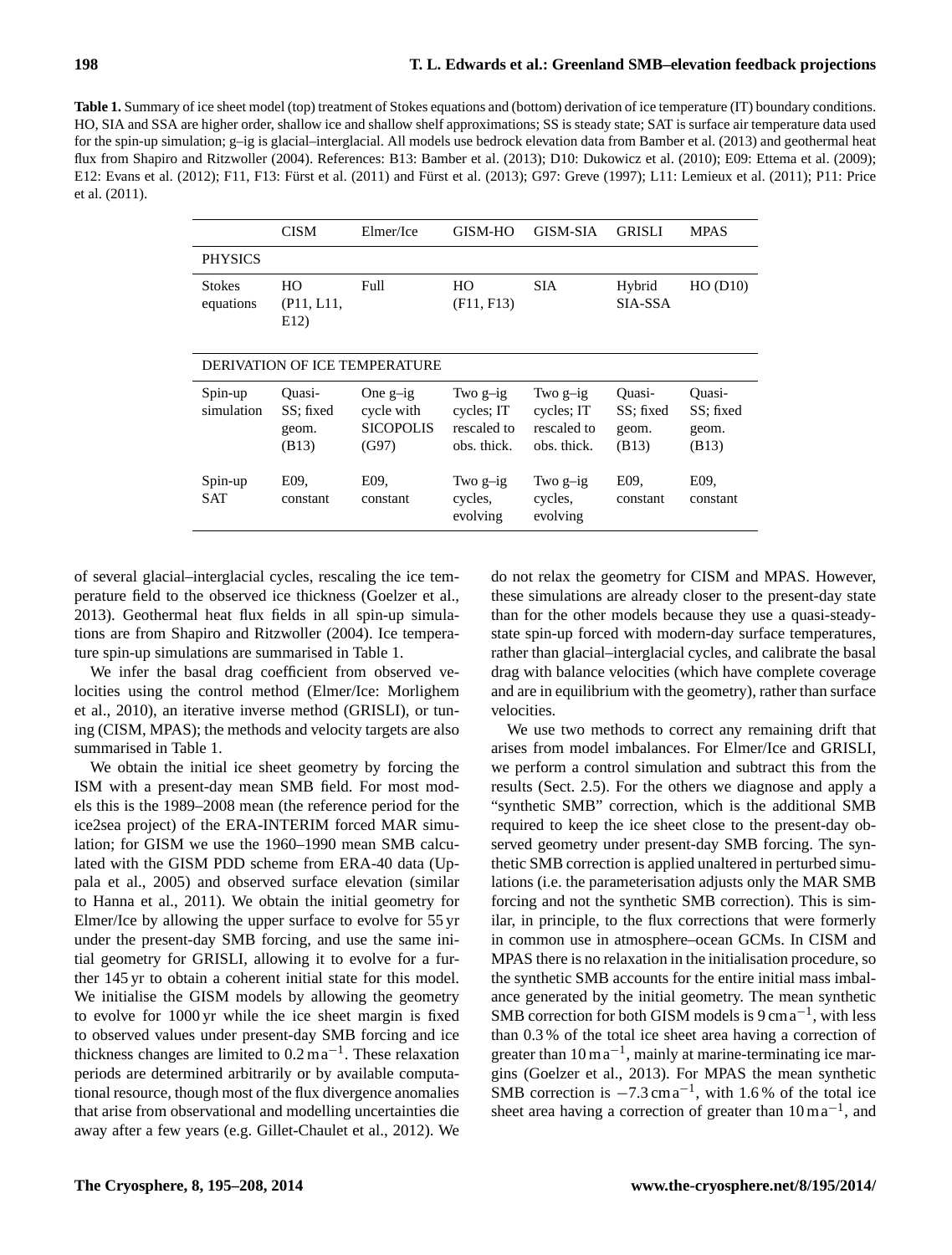|                               | <b>CISM</b>                      | Elmer/Ice                 | <b>GISM-HO</b>                      | <b>GISM-SIA</b>                     | <b>GRISLI</b>             | <b>MPAS</b>                      |  |
|-------------------------------|----------------------------------|---------------------------|-------------------------------------|-------------------------------------|---------------------------|----------------------------------|--|
| <b>BASAL DRAG CALIBRATION</b> |                                  |                           |                                     |                                     |                           |                                  |  |
| Method                        | Tuning                           | Control                   | n/a                                 | n/a                                 | Iterative<br>inverse      | Tuning                           |  |
| Target<br>velocities          | Balance                          | Surface                   | n/a                                 | n/a                                 | Surface                   | <b>Balance</b>                   |  |
| <b>INITIALISATION</b>         |                                  |                           |                                     |                                     |                           |                                  |  |
| Relaxation                    | n/a                              | 55 years                  | 1000 years<br>(restrictions)        | 1000 years<br>(restrictions)        | 200 years                 | n/a                              |  |
| Drift                         | Synthetic                        | Control                   | Synthetic                           | Synthetic                           | Control                   | Synthetic                        |  |
| Climate<br>SMB<br>Dates       | ERA-I<br><b>MAR</b><br>1989–2008 | ERA-I<br>MAR<br>1989-2008 | $ERA-40$<br><b>PDD</b><br>1960-1990 | $ERA-40$<br><b>PDD</b><br>1960–1990 | ERA-I<br>MAR<br>1989–2008 | ERA-I<br><b>MAR</b><br>1989-2008 |  |

<span id="page-4-1"></span>**Table 2.** Summary of ice sheet model basal drag calibration and initialisation. PDD is positive degree day.

for CISM it is  $2.4 \text{ cm} \text{a}^{-1}$ , with less than 2% of the total ice sheet area having a correction of greater than  $10 \text{ ma}^{-1}$ .

We exclude Greenland's glaciers and ice caps from the projection results using a mask produced for ice2sea [\(Rastner](#page-13-9) [et al.,](#page-13-9) [2012\)](#page-13-9).

The basal drag calibration and initialisation methods are summarised in Table [2.](#page-4-1) More details can be found in the references given in the previous section and the table.

#### **2.4 Boundary conditions**

The boundary conditions are geothermal heat flux, ice temperature, bedrock elevation, and projections of SMB. Geothermal heat fluxes are from [Shapiro and Ritzwoller](#page-13-7) [\(2004\)](#page-13-7) and held fixed in the simulations. We also keep the ice temperature fields (determined during initialisation; Sect. [2.3](#page-2-0) and Table [1\)](#page-3-0) held fixed because there is negligible ice temperature response to changing atmospheric forcing over two centuries. We use bedrock elevations from the ice2sea data set [\(Bamber et al.,](#page-11-4) [2013\)](#page-11-4) and hold these fixed because there is negligible isostatic adjustment on this timescale (e.g. [Goelzer](#page-12-13) [et al.,](#page-12-13) [2013\)](#page-12-13).

The SMB forcings are therefore the only time-varying boundary conditions. We force the ISMs with "anomalycorrected" SMB projections,  $S^{RCM'}$ , to remove the mean discrepancy in MAR between the GCM-forced and ERA-INTERIM reanalysis-forced simulations [\(Fettweis et al.,](#page-12-5) [2013\)](#page-12-5). For this we calculate SMB anomalies with respect to the present day by subtracting the 1989–2008 mean SMB (1989–1999: 20th century climate forcings; 2000– 2008: A1B scenario) from the A1B projections. We add these anomalies to the present-day SMB used for initialisation, to give

$$
S_{2000,\dots,2199}^{\text{RCM}'} = S_{2000,\dots,2199}^{\text{A1B}} - S_{1989-2008}^{20\text{C},\text{A1B}} + S^{\text{init}},
$$

where  $S^{\text{init}}$  is generally  $S_{1989-2008}^{\text{ERAI}}$ , the 1989–2008 mean of the ERA-INTERIM forced simulation (except GISM,  $S_{1960-1990}^{ERA40}$ ). If used, the synthetic SMB field is also applied. Our initialisation and anomaly-correction methods use the approximation that SMB trends during the period 1989–2008 are small relative to the A1B projections [\(Rae et al.,](#page-13-2) [2012\)](#page-13-2).

#### <span id="page-4-0"></span>**2.5 Parameterisation**

We use the SMB–elevation feedback parameterisation to adjust the anomaly-corrected SMB forcing as the GrIS surface height in each ISM evolves. The adjustment is made each year, for each grid cell, using one of four parameters (gradients) selected according to the current "reference" SMB and the region of the grid cell [\(Edwards et al.,](#page-11-0) [2014\)](#page-11-0).

For a given ISM grid cell in a given year  $(t)$ , a gradient  $(b<sub>t</sub>)$  $(\text{kg m}^{-3} \text{a}^{-1})$  is used to adjust the SMB forcing  $(\text{kg m}^{-2} \text{a}^{-1})$ using the height difference (m) between the previous year and the start of the simulation:

$$
S_t^{\text{adj}} = S_t^{\text{RCM}'} + b_t (h_{t-1}^{\text{ISM}} - h_0^{\text{ISM}}),
$$

where  $S_t^{\text{adj}}$  is the adjusted SMB,  $S_t^{\text{RCM}'}$  is the anomalycorrected RCM SMB, and  $h_t^{\text{ISM}}$  is the ISM height. The gradient  $b_t$  is selected from one of four values according to the reference SMB ( $S^{\text{ref}} < 0$  or  $S^{\text{ref}} \ge 0$ ) and region (north or south of  $77°$  N) of the grid cell, where  $S_t^{\text{ref}}$  is the mean  $S^{\text{adj}}$ of the previous decade or, for the first decade, all available years.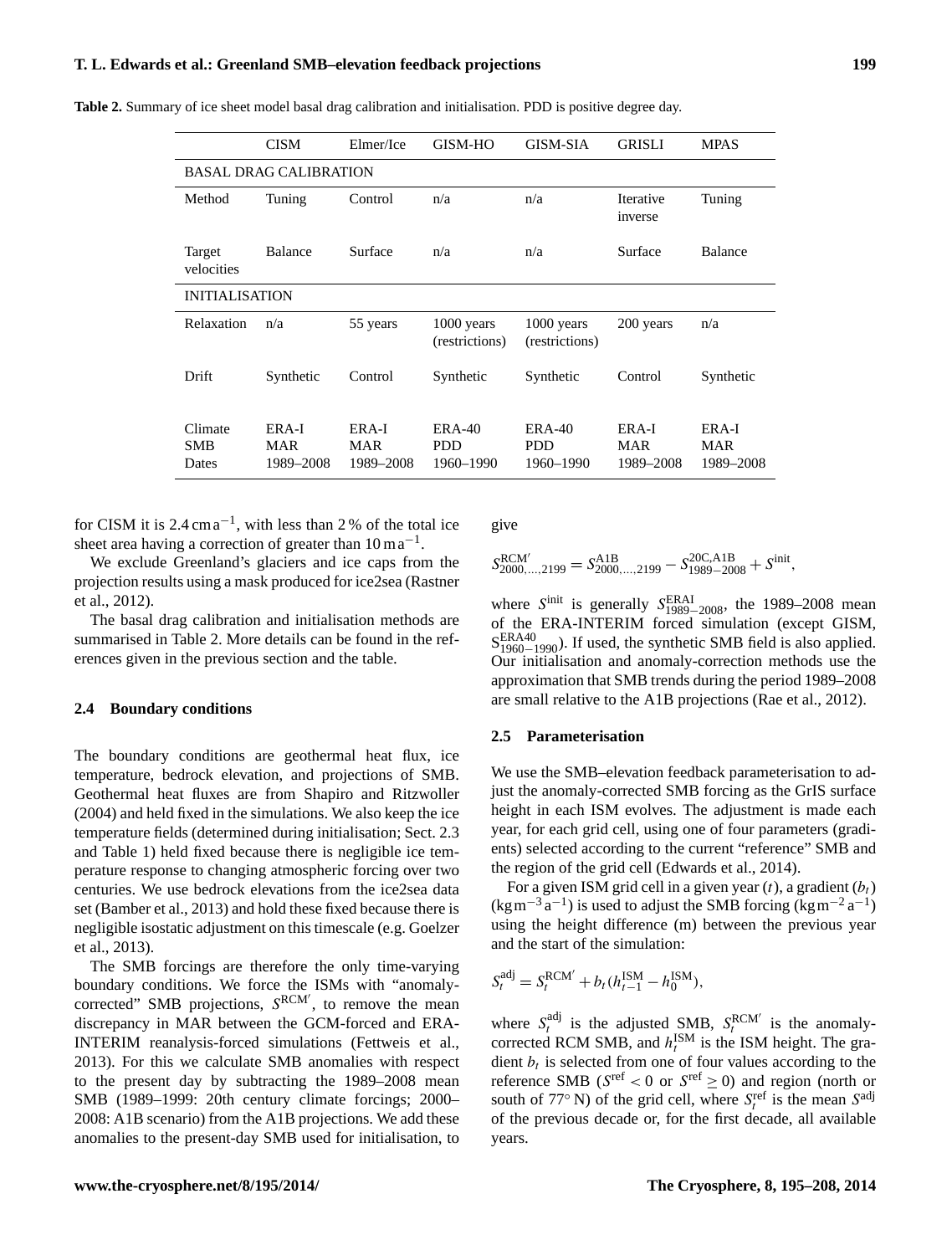In [Edwards et al.](#page-11-0) [\(2014\)](#page-11-0), we estimate probability distributions for each of the four parameters (gradients). Our best estimate values of the parameters are the modes of these four distributions, and our credibility intervals (CIs) encompass the central 95 % of each. We propagate the parameter uncertainties to sea level projections by performing simulations using different values sampled from the distributions: (a) the four modes, i.e. best estimates; (b) the four 2.5 % quantiles, i.e. lower bounds of the CIs; and (c) the four 97.5 % quantiles, i.e. upper bounds. The parameter estimates are given in Table [3.](#page-5-0) They differ slightly to those in [Edwards et al.](#page-11-0) [\(2014\)](#page-11-0) due to changes made to the parameter estimation code for an update to that study: a small error was corrected, unnecessary rounding was removed, and the code was restructured (thus changing the random seed for bootstrapping). One difference is 0.03 (SMB  $\geq$  0, 97.5% bound), and the other differences are 0.02 or less.

With one model, GISM-SIA, we also sample the four distributions more thoroughly by using 99 percentiles: i.e. the four 1 % quantiles in one simulation; the four 2 % quantiles in the next, and so on up to the four 99 % quantiles.

We therefore generate five simulations for each ISM:

- **–** Control: forced with S init (Elmer/Ice, GRISLI) or  $S^{\text{init}} + S^{\text{syn}}$  (other models), to check for or subtract model drift from the projections;
- No feedback: forced with  $S^{RCM'}$  with no adjustment, to estimate the response of the GrIS without elevation feedback;
- **–** Best estimate: forced with S adj, using the "best estimate" values of the four parameters (Table 3);
- **–** 2.5 % and 97.5 % quantiles: as for best estimate, but using the parameter values that correspond to the bounds of the 95 % CI (Table 3).

We perform these for the two MAR simulations forced by ECHAM5 (all ISMs) and HadCM3 (Elmer/Ice, GISM-HO, GISM-SIA and GRISLI) under the A1B scenario over 2000– 2200. As described above we also use GISM-SIA to perform a simulation with each of the 99 percentile estimates of the four parameters, forming a 99 member PPE; we do this only for the ECHAM5 projection.

The drift in the control simulations is very small  $(0.03\%),$ or less, of the cumulative projected sea level contribution at 2200) for all models except Elmer/Ice, which has a drift of 2– 2.5 % (−4 mm). For this model, drift is not constrained during the initialisation procedure and the free-surface elevation has been allowed to diverge from observations for a relaxation period of only 55 yr. The applied SMB is not corrected by a synthetic SMB, and the remaining drift shows the drift of the model when directly applying the 1989–2008 mean SMB given by MAR forced under ERA-INTERIM. This drift is corrected by subtracting the control simulation from the projections.

<span id="page-5-0"></span>**Table 3.** The 2.5 % quantile, best estimate, and 97.5 % quantile estimates of the SMB–elevation gradients in kg m<sup>-3</sup> a<sup>-1</sup>, below  $(SMB < 0)$  and above  $(SMB > 0)$  the ELA, for regions north and south of 77<sup>°</sup> N.

|         | Region |         | 2.5 % Best estimate 97.5 % |      |
|---------|--------|---------|----------------------------|------|
| SMB < 0 | North  | $-0.22$ | 0.54                       | 1.34 |
|         | South  | 1.03    | 1.89                       | 2.61 |
| SMB > 0 | North  | $-0.03$ | 0.09                       | 0.22 |
|         | South  | $-0.07$ | 0.06                       | 0.56 |

### **3 Results**

The additional cumulative sea level contribution due to the SMB–elevation feedback, under the A1B scenario and averaged over five ISM projections for ECHAM5 and three for HadCM3, is 4.3 % (best estimate; 95 % credibility interval 1.8–6.9 %) at 2100, and 9.6 % (best estimate; 95 % credibility interval 3.6–16.0 %) at 2200 (Figs. [1](#page-6-0) and [2;](#page-7-0) Tables [4](#page-6-1) and [5\)](#page-6-2). We exclude GISM-SIA from summary statistics because it is so similar in structure, and identical in set-up, to GISM-HO that it would effectively give double weighting to GISM.

In all ISM predictions the elevation feedback is positive: the lower bounds of the 95 % CIs (the 2.5 % quantile simulations) are always larger than the "no feedback" case. This amplifying effect is expected, because mean GrIS SMB becomes negative at around 2050 [\(Rae et al.,](#page-13-2) [2012\)](#page-13-2) and the gradient estimates for negative SMB are generally positive [\(Edwards et al.,](#page-11-0) [2014\)](#page-11-0) thus adjusting the SMB in the same direction: more negative, giving greater sea level contribution. However, this was not guaranteed, because there are both positive and negative values in the mean SMB forcing, in the SMB changes from 2000–2199, and in the gradient sets [\(Edwards et al.,](#page-11-0) [2014\)](#page-11-0).

The larger feedback adjustment at 2200 arises from the negative SMB forcing at the end of the first century which is sustained (by repetition of the decade 2090–2099 from the MAR simulation: Sect. [2.1\)](#page-1-0) during the second century.

The Elmer/Ice and GRISLI total sea level contributions are virtually identical, but this is a coincidence: the changes in ice discharge and SMB are different, and the differences just compensate each other so that the sea level contributions are the same. The two models do have similar initialisation procedures, but the differing dynamic and SMB responses lead us to believe this is not the reason for the similar results. CISM seems to be an outlier in the ISM ensemble, particularly at 2200 (Fig. [2;](#page-7-0) Table [5\)](#page-6-2), in both the no feedback result (low) and the magnitude of the feedback (small), though the latter may be a result of the former. The GISM-SIA results are very similar to those of GISM-HO. This can be explained by the identical model set-up and their similarity in response to perturbations; the only difference between the two models is in the dynamic response, which is a much smaller contribution than the SMB response [\(Fürst et al.,](#page-12-11) [2013\)](#page-12-11).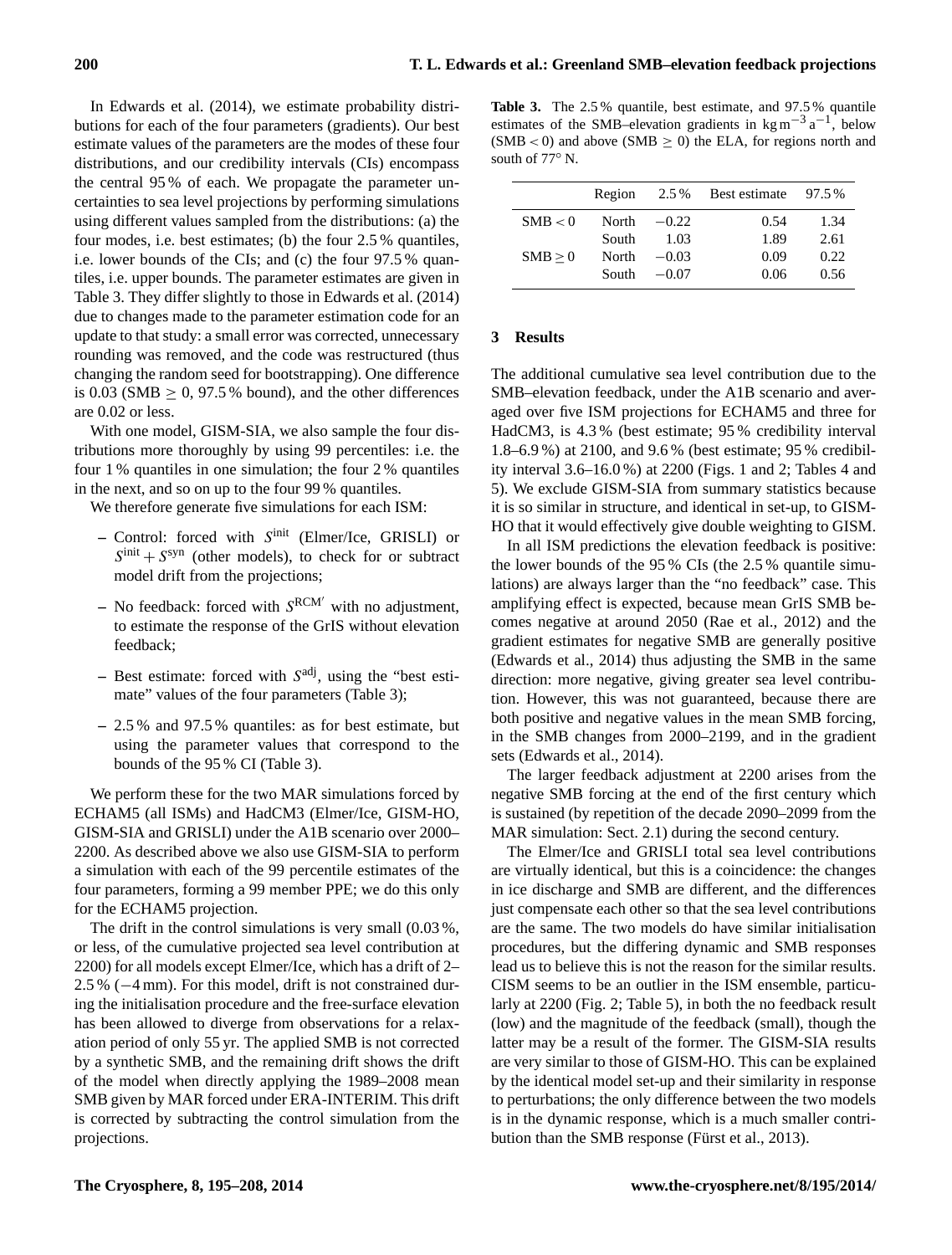<span id="page-6-1"></span>**Table 4.** Projected sea level contribution (mm) at 2100 for the ECHAM5 (top) and HadCM3 (bottom) A1B projections: no feedback, 2.5 % quantile, best, and 97.5 % quantile estimates.

| Model              | No<br>feedback | $2.5\%$ | <b>Best</b><br>estimate | 97.5% |
|--------------------|----------------|---------|-------------------------|-------|
| ECHAM <sub>5</sub> |                |         |                         |       |
| <b>CISM</b>        | 53.7           | 53.8    | 54.7                    | 56.9  |
| $Elmer/Ice*$       | 57.0           | 58.2    | 59.8                    | 60.9  |
| $GISM-HO*$         | 55.7           | 56.8    | 58.3                    | 59.8  |
| <b>GISM-SIA</b>    | 56.6           | 57.6    | 59.2                    | 60.6  |
| GRISLI*            | 57.1           | 58.1    | 59.6                    | 61.0  |
| <b>MPAS</b>        | 57.4           | 58.4    | 60.0                    | 61.4  |
| Mean $(*)$         | 56.6           | 57.7    | 59.2                    | 60.5  |
| HadCM3             |                |         |                         |       |
| $Elmer/Ice*$       | 64.8           | 66.1    | 67.9                    | 69.2  |
| GISM-HO*           | 62.9           | 64.3    | 66.0                    | 67.7  |
| GISM-SIA           | 63.5           | 64.9    | 66.7                    | 68.3  |
| GRISLI *           | 64.7           | 66.0    | 67.7                    | 69.3  |
| Mean $(*)$         | 64.1           | 65.4    | 67.2                    | 68.7  |

We can compare ECHAM5 and HadCM3 using the three ISMs that used both projections (Elmer/Ice, GISM-HO and GRISLI, from here on called the "starred" models). The HadCM3-forced projection gives consistently higher sea level contributions than the ECHAM5-forced, because the HadCM3-forced MAR simulation projects greater meltwater runoff [\(Rae et al.,](#page-13-2) [2012\)](#page-13-2). Without elevation feedback, the mean GrIS sea level contributions at 2100 are 57 mm for ECHAM5 and 64 mm for HadCM3; with feedback, these increase by  $3 \text{ mm}$  (5%). At 2200, the mean contributions without feedback are 164 mm for ECHAM5 and 176 mm for HadCM3; the feedback contributes an additional 16 mm (10 %) and 19 mm (11 %), respectively.

Not only does the contribution due to the feedback increase with time, but so does the uncertainty. Our experimental design allows us to inspect the changes and relative importance of the different modelling uncertainties. At 2100 (Fig. [1;](#page-6-0) Table [4\)](#page-6-1), the GCM differences are, respectively, 2.6 and 1.7 times those of the elevation feedback parameterisation and ISM uncertainties: the mean difference between the two GCMs (averaged over the no feedback and three feedback estimates) for the three starred models is 7.8 mm; the mean spread of all five ISMs for ECHAM5 is 4.5 mm; and the mean 95 % CI (over all ISMs and GCMs) is 3.0 mm. But by 2200 (Fig. [2;](#page-7-0) Table [5\)](#page-6-2), the relative importance has changed. The ISM spread and elevation feedback parameterisation uncertainty overtake the difference between the two GCMs: the mean difference between the two GCMs is 13.7 mm; the mean spread of ISMs for ECHAM5 is 25.8 mm; and the mean 95 % CI (over all ISMs and GCMs) is 20.8 mm.

<span id="page-6-2"></span>**Table 5.** As for Table [4,](#page-6-1) but at 2200.

|                             | Model           | No<br>feedback                    | 2.5%                    | <b>Best</b><br>estimate | 97.5%            |
|-----------------------------|-----------------|-----------------------------------|-------------------------|-------------------------|------------------|
|                             | ECHAM5          |                                   |                         |                         |                  |
|                             | <b>CISM</b>     | 150.8                             | 151.3                   | 158.1                   | 173.1            |
|                             | Elmer/Ice*      | 164.9                             | 171.3                   | 181.0                   | 189.5            |
|                             | GISM-HO*        | 160.3                             | 166.9                   | 176.7                   | 186.6            |
|                             | <b>GISM-SIA</b> | 160.4                             | 166.9                   | 176.8                   | 186.6            |
|                             | GRISLI*         | 165.7                             | 171.6                   | 181.2                   | 190.8            |
|                             | <b>MPAS</b>     | 170.5                             | 177.7                   | 188.7                   | 199.6            |
|                             | Mean $(*)$      | 163.6                             | 169.9                   | 179.6                   | 189.0            |
|                             | HadCM3          |                                   |                         |                         |                  |
|                             | Elmer/Ice*      | 177.5                             | 184.7                   | 195.8                   | 205.7            |
|                             | GISM-HO*        | 171.9                             | 179.6<br>179.3          | 191.1<br>190.7          | 202.3            |
|                             | <b>GISM-SIA</b> | 171.7                             |                         |                         | 201.9            |
|                             | GRISLI*         | 177.2                             | 184.1                   | 195.0                   | 206.0            |
|                             | Mean $(*)$      | 175.5                             | 182.8                   | 194.0                   | 204.6            |
|                             | 8<br>75         |                                   |                         |                         | ECHAM5<br>HadCM3 |
| Sea level contribution (mm) | $\overline{C}$  |                                   |                         |                         |                  |
|                             | 65              | $\dagger$<br>$\times$<br>$\times$ | $\overline{\mathsf{x}}$ |                         |                  |
|                             | 60              | İ<br>$\times$                     |                         | $\times$                | $\times$         |
|                             | 55              | $\times$                          | $\times$                |                         |                  |
|                             | S <sub>0</sub>  |                                   |                         |                         |                  |

**Fig. 1.** Projected cumulative GrIS sea level contributions for the ECHAM5 and HadCM3 A 1B projections at 2100. Crosses mark simulations with no elevation feedback. Bars mark the estimated 95 % credibility intervals and (central tick) best estimates of the elevation feedback parameterisation.

<span id="page-6-0"></span>CISM ElmerIce GISM−HO GISM−SIA GRISLI MPAS

In other words, the parameterisation and ISM uncertainties increase by a factor of seven and six, respectively, between 2100 and 2200, while the difference between the two GCMs barely doubles. The relative contributions to our uncertainty thus depend on the timescale of interest.

This can be seen clearly in Fig. [3,](#page-7-1) which shows the fractional uncertainties as a function of time with a 15 yr running mean applied. Although we have a small number of ice sheet and climate models, it is useful to examine the relative importance of different uncertainties in our study to inform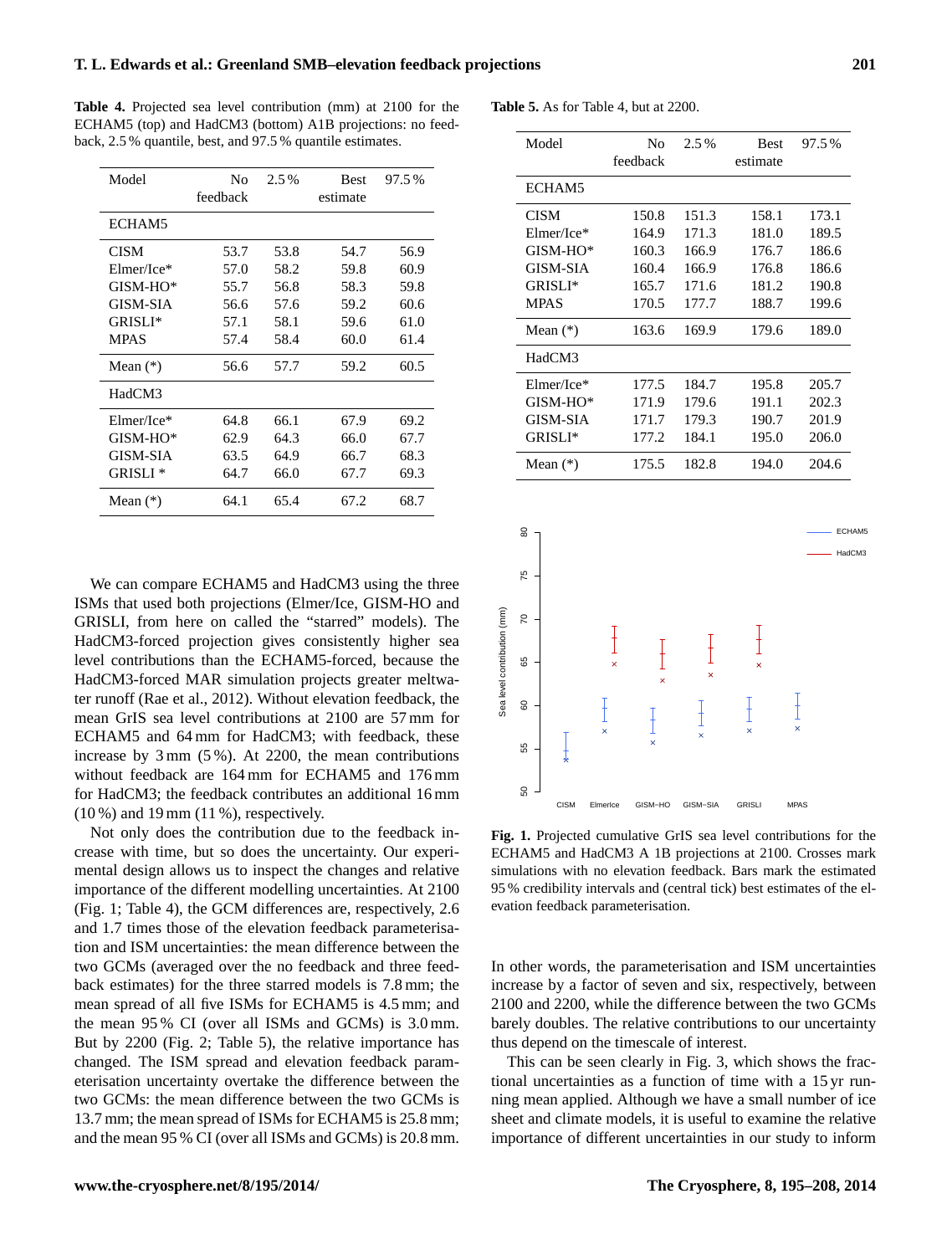

<span id="page-7-0"></span>**Fig. 2.** As for Fig. [1,](#page-6-0) but at 2200.



<span id="page-7-1"></span>**Fig. 3.** Fractional uncertainties in projected cumulative GrIS sea level contributions for elevation feedback parameterisation (95 % credibility interval divided by best estimate, averaged over ISMs and GCMs; GCMs (difference between ECHAM5 and HadCM3 divided by their mean, averaged over ISM best estimates; and ISMs (range of ISM best estimates divided by their mean, for ECHAM5 projections). A 15 yr running mean is applied.

future work: for example, determining which uncertainties are largest in our experimental design, and how others may therefore choose to prioritise their computational resources. At the start of the projections, the ISM structural uncertainty explored (the range of five ISM best estimates divided by their mean, for the ECHAM5 projections) is a large fraction because the signal is small, but the fraction decreases (the signal increases faster than the range) during the first half of the twentieth century. After this the fraction increases



<span id="page-7-2"></span>**Fig. 4.** GISM-SIA projections for sea level contribution in 2100 (red) and 2200 (blue): no elevation feedback (dashed vertical line) and with feedback (histograms and density estimates).

again (the range increases faster than the signal). The time dependence of the GCM structural uncertainty explored (the difference between ECHAM5 and HadCM3 results divided by their mean, averaged over the best estimates for the three starred ISMs) appears at first glance to be similar, but the underlying reason is different: it rapidly falls to a minimum when the two GCMs projections happen to coincide for a short period (see also [Rae et al.,](#page-13-2) [2012\)](#page-13-2). After a short increase due to the GCMs diverging again, the fractional uncertainty slowly falls because the signal increases faster than the range. The fractional uncertainty due to the parameterisation (95 % CI divided by the best estimate, averaged over all ISMs and GCMs) is initially very small, but increases fairly linearly with time: the width of the CI scales with the signal. In the latter part of the second century the parameterisation uncertainty overtakes that of the GCMs. These results are discussed further in the next section.

The 99 member GISM-SIA PPE gives the entire sea level probability distribution (Fig. [4\)](#page-7-2) because it jointly samples the full probability distributions of each of the four gradient parameters rather than just the bounds of the 95 % CIs. We can inspect any other interval, such as the 90 % CI (177.3– 194.7 mm) or 50 % CI (182.3–190.6 mm). We can also test whether the projected distribution of sea level contributions is symmetric about the best estimate of 186.1 mm. The 95 % CI is symmetric  $(\pm 10.4 \text{ mm})$ , and the 90 % CI nearly so  $(-8.8 \text{ mm}, +8.6 \text{ mm})$ , but the 50 % interval  $(-3.8 \text{ mm},$ +3.5 mm) indicates the probability density leans slightly towards the higher sea level contributions.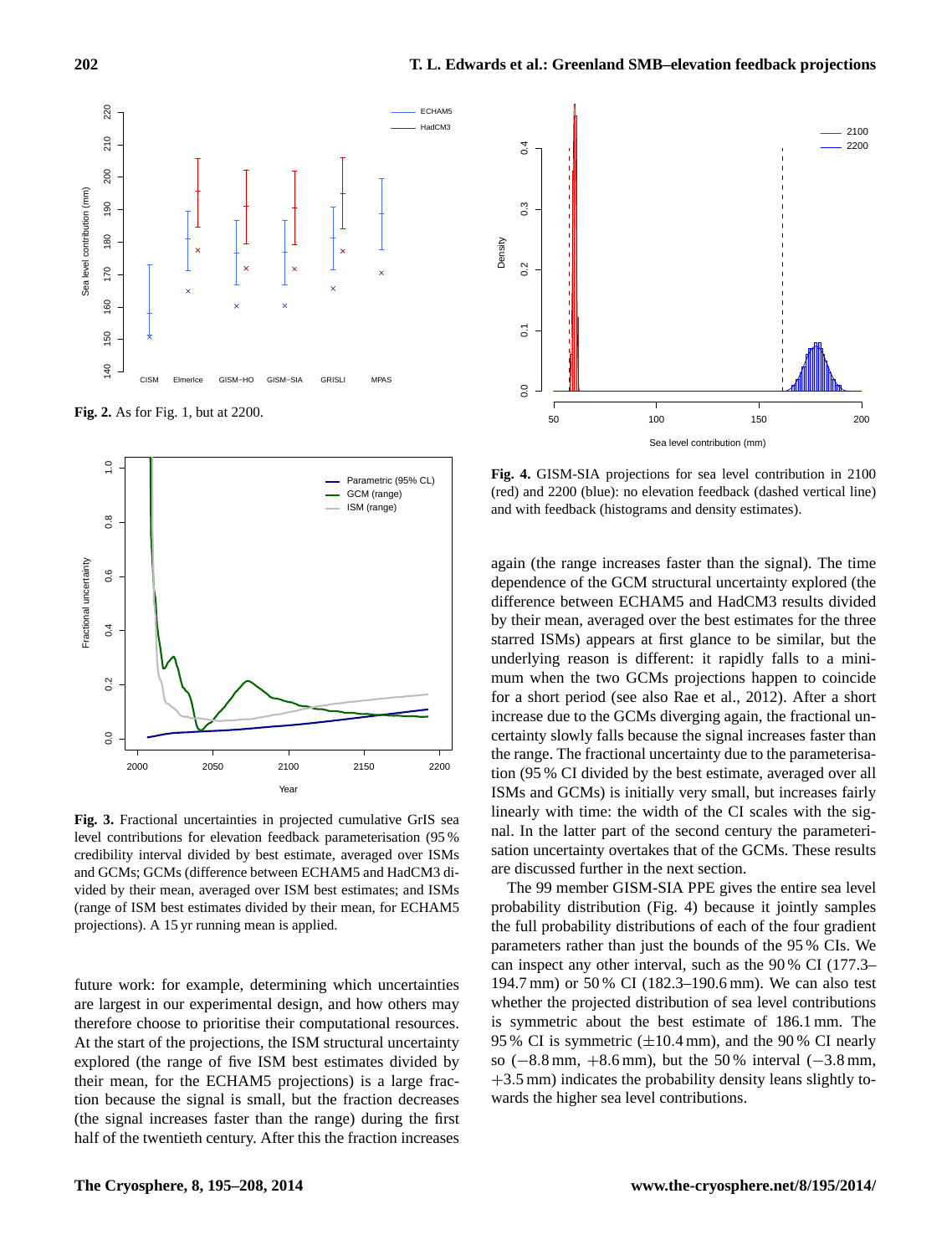

<span id="page-8-0"></span>**Fig. 5.** GISM-SIA projections for sea level contribution in 2200 as a function of elevation feedback gradient values.

The unimodal and (broadly) symmetric shape of the PPE sea level distribution is probably a result of the unimodal and (in most cases) symmetric shapes of the four posterior probability distributions of the gradient values [\(Edwards et al.,](#page-11-0) [2014\)](#page-11-0), combined with the linear model of adjustment. Figure [5](#page-8-0) shows the dependence of the sea level contribution on the gradient sets. However, this cannot show which of the four gradients is most important because they are varied jointly. But it illustrates some characteristics of the parameterisation structure and uncertainties: first, the relationship between sea level contribution and SMB lapse rates is fairly linear, save for a clear change in slope for the south  $\text{SMB} \geq 0$ lapse rate. This is due to the linear adjustment model, but is perhaps surprisingly robust considering the  $SMB > 0$  lapse rates range from negative to positive values, and considering there is a positive feedback in adjusting SMB. In fact the latter effect can be seen in the  $SMB < 0$  slopes, which become slightly steeper at larger SMB lapse rates. Second, the magnitude of the slopes illustrate the characteristics of the SMB lapse rate probability distributions [\(Edwards et al.,](#page-11-0) [2014\)](#page-11-0): shallower slopes for the two SMB < 0 lapse rates are a result of their broader probability distributions, i.e. larger absolute uncertainties, relative to the  $SMB \geq 0$  lapse rates. Similarly, the south  $SMB \ge 0$  slope change is due to the asymmetric probability distribution.

#### **4 Discussion**

#### **4.1 Elevation feedback**

It is important to quantify the SMB–elevation feedback, relative to projections without it (such as [Rae et al.,](#page-13-2) [2012\)](#page-13-2), to improve our assessments of GrIS sensitivity to climate change. Using RCMs to simulate SMB represents the processes more fully than with ISMs; using ISMs to evaluate the feedback itself gives a more complete picture than with RCMs alone (by modifying their topography), because they simulate the entire GrIS response rather than only the SMB aspect. Parameterising the SMB–elevation feedback gives the best of both worlds, allowing ISMs to be forced with SMB from RCMs and include the feedback, while being computationally cheap enough to explore model uncertainties. The response of SMB to changes in ice surface elevation is complex and nonlinear, and even with a probabilistic uncertainty assessment, a linear parameterisation cannot fully represent the SMB changes that would be modelled by a fully coupled RCM-ISM. However, the advantages of our particular parameterisation over other studies are described in the companion paper [\(Edwards](#page-11-0) [et al.,](#page-11-0) [2014\)](#page-11-0).

We present the first application of an SMB–elevation parameterisation to RCM projections of future sea level rise. The feedback always increases sea level rise, even for the lower bounds of our 95 % CIs (despite the negative gradient values: Table [3\)](#page-5-0). But the additional contribution is relatively small, with best estimates 4.3 % at 2100 and 9.6 % at 2200.

We can compare these results with estimates from the RCM alone. When MAR is forced by the GCM MIROC5 under the Representative Concentration Pathway RCP8.5 [\(Moss et al.,](#page-12-23) [2010\)](#page-12-23), changing the ice sheet height by an amount equivalent to cumulative projected SMB changes from 2000–2079 gives a much greater feedback contribution than our result: 5–15 % over just one century [\(Fettweis et al.,](#page-12-5) [2013\)](#page-12-5). At first glance this might appear to be due to the use of a high-end scenario (relative to the medium scenario A1B), giving larger SMB changes and therefore a larger feedback.

However, the greater feedback contribution in the RCM most likely arises from the absence of ice dynamics. Perhaps counter-intuitively, sea level rise from the total GrIS response (SMB and dynamics) is smaller than from the SMB response alone. Recent ice2sea studies (e.g. [Gillet-Chaulet et al.,](#page-12-12) [2012;](#page-12-12) [Goelzer et al.,](#page-12-13) [2013\)](#page-12-13) have highlighted the complexity of the interactions between SMB and dynamic responses. Dynamic mass loss and SMB-related mass loss are not additive: mass loss by one process decreases loss by the other, so we cannot neatly divide sea level contributions into, for example, 60 % SMB and 40 % dynamic. SMB removes ice (e.g. through melting) before it can reach the ice sheet margin to be discharged. Conversely, dynamics remove ice before it can melt and also partly compensate surface height decreases (from increased melting) by redistributing mass gained at the top of the ice sheet, thickening the ablation zone and therefore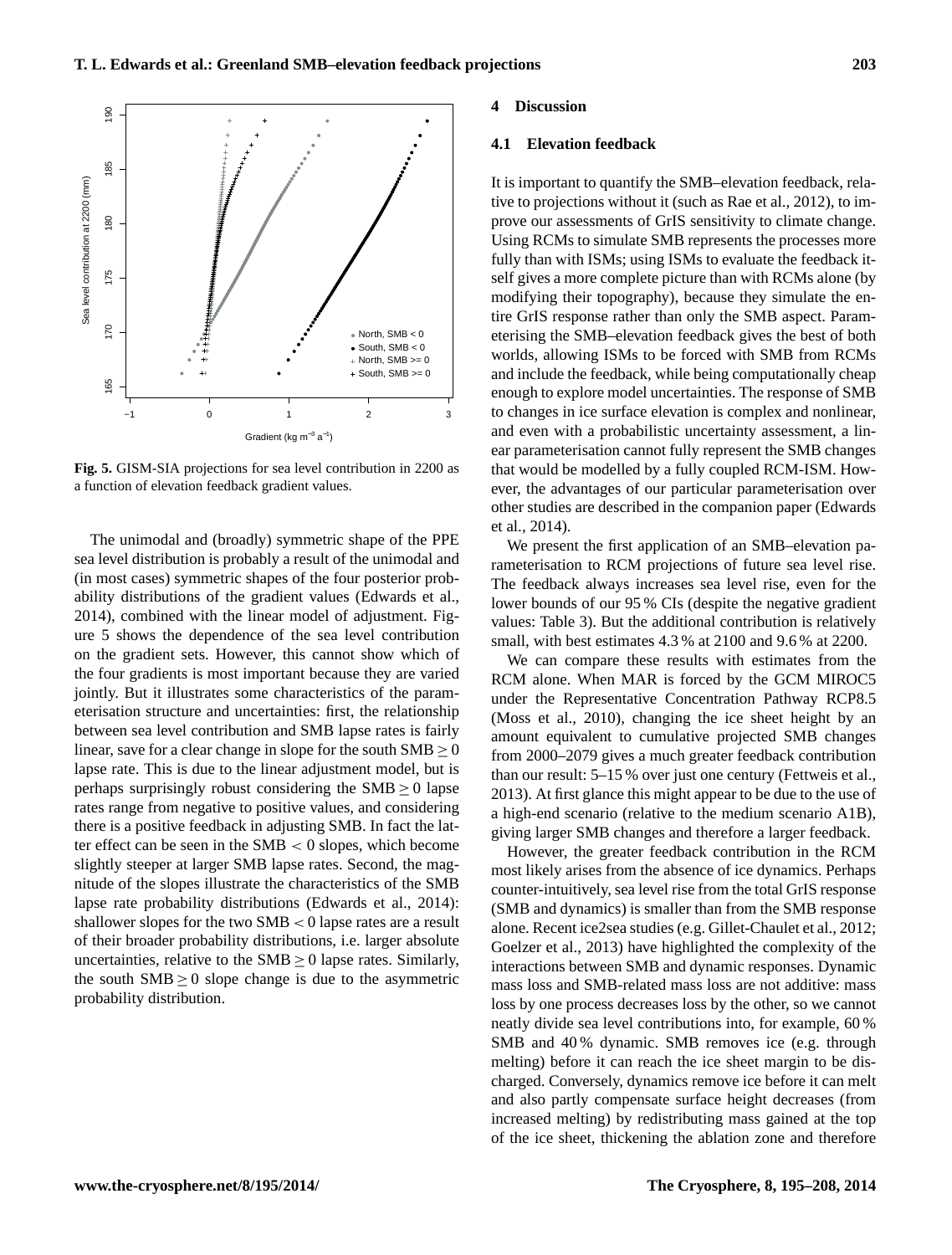reducing melting. Further discussion can be found in [Gillet-](#page-12-12)[Chaulet et al.](#page-12-12) [\(2012\)](#page-12-12) and [Goelzer et al.](#page-12-13) [\(2013\)](#page-12-13), though this is not a recent finding: [Huybrechts and de Wolde](#page-12-9) [\(1999\)](#page-12-9), for example, find a 24 % lower sea level contribution by 2100 from Greenland when dynamics are included. In our study the time integrated SMB changes for the ECHAM5 forced MAR simulation contribute 62.7 mm to sea level by 2100 and 211.4 mm by 2200 [\(Goelzer et al.,](#page-12-13) [2013\)](#page-12-13), while the total responses from the ice sheet models are substantially smaller: 53.7–57.4 mm at 2100 and 150.8–170.5 mm at 2200 (Tables [4](#page-6-1) and [5\)](#page-6-2).

Therefore, it is not surprising that SMB-only projections, without coupling to an ice sheet model, show larger SMB– elevation feedback contributions. The results from [Fettweis](#page-12-5) [et al.](#page-12-5) [\(2013\)](#page-12-5) are likely overestimates. Only a coupled RCM-ISM would allow full evaluation of this response, but our results suggest that the feedback effect is small enough that using such models for one- or two-century simulations may not be justified given the additional computational expense, technical difficulty, and severe restrictions on exploring modelling uncertainties.

We can also compare these results with estimates from an ISM alone. Some have previously suggested that the simpler PDD descriptions of ice sheet response are too sensitive to climate change [\(van de Wal,](#page-13-10) [1996;](#page-13-10) [van de Berg,](#page-13-11) [2011\)](#page-13-11), but recent studies find they are less sensitive than MAR and RACMO/GR [\(Goelzer et al.,](#page-12-13) [2013;](#page-12-13) [Helsen et al.,](#page-12-24) [2011;](#page-12-24) [Vernon et al.,](#page-13-12) [2013;](#page-13-12) [Hanna et al.,](#page-12-22) [2011\)](#page-12-22). [Goelzer et al.](#page-12-13) [\(2013\)](#page-12-13) compare projections from our parameterisation versus the GISM PDD scheme, using the same ice sheet extent and RCM, and [Helsen et al.](#page-12-24) [\(2011\)](#page-12-24) compare their parameterisation of the RACMO2/GR SMB–elevation feedback with PDD results. In both cases the PDD schemes predict a smaller sea level contribution in a warmer climate than the RCMs: for example, [Goelzer et al.](#page-12-13) [\(2013\)](#page-12-13) find the PDD model gives a 31 % lower sea level contribution than MAR. There are many differences between physically based energy balance RCM schemes and empirical PDD schemes, including the presence of albedo feedback in the RCMs, higher spatial resolution in the PDD schemes, and different treatment of refreezing [\(Goelzer et al.,](#page-12-13) [2013\)](#page-12-13). Our parameterisation of the SMB–elevation feedback is more complex than a PDD scheme, in that it estimates probability distributions rather than a fixed lapse rate, includes nonlinear precipitation aspects, and incorporates variation of the feedback with climate, topography and region (through the use of four probability distributions).

This parameterisation could be used to correct low resolution MAR simulations onto a high resolution digital elevation map; the difference in elevation between the two topographies is analogous to the geometry evolution in ISM simulations. This correction might improve the realism of MAR SMB simulations, which would be useful not only for forcing ISMs but also comparing with observations.

## **4.2 Modelling uncertainties**

It is a research priority to improve quantification of ice sheet model uncertainties, so as to make meaningful and complete statements about the difference between our projections and the real world. Research in this area is sparse, but the ice sheet modelling community can make rapid improvements by applying established uncertainty quantification techniques from climate and other environmental modelling research areas, as we have done here.

Our method is novel because we propagate three types of model uncertainty – GCM structural uncertainty, ISM structural uncertainty, and elevation feedback parameterisation uncertainty – along the causal chain from SRES scenario to sea level within a coherent experimental design and statistical framework. In particular, parameter uncertainty is estimated with a probabilistic method, which gives well-defined credibility intervals (CIs) rather than simple sensitivity analysis; all ISMs use the same parameterisation and parameter sampling, and are forced with the same GCMs and RCM, enabling comparisons across ISMs; and MAR is forced with two GCM forcings under the same SRES scenario, enabling comparisons between ECHAM5 and HadCM3. A similar approach is taken by [Shannon et al.](#page-13-13) [\(2013\)](#page-13-13) for a new parameterisation of GrIS basal lubrication. This experimental design gives us the opportunity to assess the relative importance of various modelling uncertainties and how these vary with time. We discuss parametric uncertainties, structural uncertainties, time dependence, and future directions.

The feedback parameter uncertainties translate to a unimodal and fairly symmetric probability distribution for sea level contribution (Fig. [4\)](#page-7-2), because of the linear SMB adjustment and the sampling from unimodal and (in most cases) symmetric probability distributions for the gradients [\(Ed](#page-11-0)[wards et al.,](#page-11-0) [2014\)](#page-11-0). If the gradient distributions derived from MAR were strongly asymmetric or multimodal, or the SMB adjustment nonlinear, the sea level distribution might be a different shape. Here is the real value of Bayesian parameter estimation [\(Edwards et al.,](#page-11-0) [2014\)](#page-11-0) and sampling these uncertainties with perturbed parameter ensembles, because such things are generally not known in advance. The slight asymmetry in the sea level probability distribution described in the previous section might become more pronounced for timescales longer than two centuries.

If substantially greater computational and time resources were available, a natural next step might be a more thorough exploration of parametric uncertainties, by simultaneously perturbing additional parameters of the ISMs and, if possible, parameters of the climate models. Climate model PPEs are used extensively (e.g. [Murphy et al.,](#page-12-25) [2009\)](#page-12-25); RCM PPEs are relatively rare due to their computational expense (e.g. [Sexton and Murphy,](#page-13-1) [2011\)](#page-13-1). Two ISM PPEs are presented by [Stone et al.](#page-13-14) [\(2010\)](#page-13-14) and [Applegate et al.](#page-11-7) [\(2011\)](#page-11-7), who vary multiple parameters simultaneously in order to explore their interactions. For example, surface lowering driven by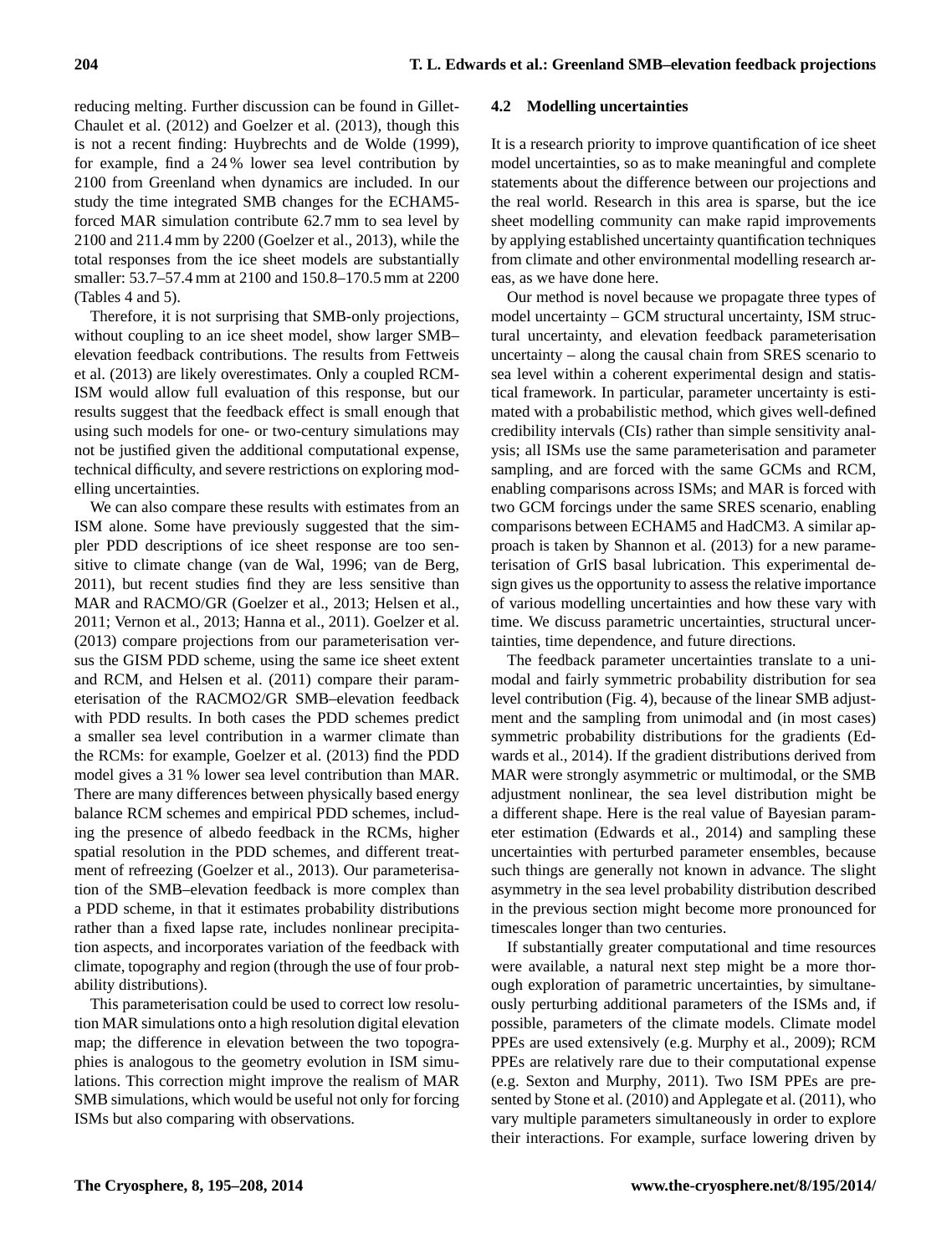parameterised dynamic processes (such as basal lubrication: [Shannon et al.,](#page-13-13) [2013\)](#page-13-13) could interact differently with the elevation feedback depending on the values of the relevant parameters. Performing multiple parameter perturbations might affect the shape of the distribution of projected sea level contributions.

Structural uncertainties are much more challenging to quantify. Using multi-model ensembles is a necessary first step. But there is no well-defined space from which to sample (as there is for parameters). Models have common components and errors that are likely to reduce the ensemble range relative to our uncertainty about the climate and GrIS. It is extremely difficult to express this probabilistically – to quantify the degree to which the spread of a model ensemble encompasses our true uncertainty about the system – and there is no consensus about how to do so. Given these difficulties, and our small ensemble sizes, we do not claim to quantify ISM and GCM structural uncertainties, only to sample from them. It is better to sample from this space, to explore it partially, than to ignore it. Coherent experimental design such as this – systematic sampling of models, parameterisation, and parameter values – is essential to better understanding of structural uncertainties.

The structural uncertainty we explore most is in the ISMs. This arises from structural differences in ice sheet modelling, including representation of the Stokes equations, numerical methods, grid resolution, initialisation procedures, and drift correction. Given these differences, it might seem surprising that the results from different ice sheet models are so similar. [Goelzer et al.](#page-12-13) [\(2013\)](#page-12-13) compare GrIS sea level projections with different plausible modelling choices for a single ice sheet model (GISM-HO) and the same RCM (MAR) and GCM (ECHAM5) as here, and obtain a wider range of projections. But our results confirm the importance of SMB versus dynamic mass loss. The large spread in results in [Goelzer et al.](#page-12-13) [\(2013\)](#page-12-13) arises from differing SMB projections: an RCM, a PDD model forced with an RCM, and a PDD model forced with a GCM. In our study all models (by definition) use the same projected SMB changes, and also use the same mask to define ice sheet extent (Sect. [2.3\)](#page-2-0). The dynamical response of the GrIS is smaller than the SMB response, so differences in model physics, numerical methods, grid and even initialisation cannot substantially alter the sea level contribution: SMB is the dominant driver of sea level rise. This confirms results by others such as [Gillet-Chaulet et al.](#page-12-12) [\(2012\)](#page-12-12) and [Goelzer et al.](#page-12-13) [\(2013\)](#page-12-13).

We use only two GCMs and do not explore RCM structural uncertainty at all. We do incorporate uncertainty in the structure of our parameterisation of MAR, by including a discrepancy variance term when estimating the gradients [\(Ed](#page-11-0)[wards et al.,](#page-11-0) [2014\)](#page-11-0), but this refers to our parameterisation of the MAR elevation feedback, not the MAR simulation of the feedback in the real world; the latter is the RCM structural uncertainty. We could sample RCM structural uncertainty using multiple RCMs, but this is extremely challenging due to their computational expense. An ensemble of RCMs would also require a new parameterisation of the SMB–elevation feedback for each. For further exploration of MAR and GCM uncertainties, we refer to [Fettweis et al.](#page-12-5) [\(2013\)](#page-12-5) who evaluate the effects of changing the MAR tundra/ice mask and ice sheet topography, and using a range of GCMs for forcing, on simulations of current climate and projections of future climate change.

We therefore do not claim to make a full assessment of modelling uncertainty in sea level projections. Such an assessment would require perturbing other parameters of the ice sheet models, perturbing parameters of the climate models, and quantifying ice sheet model and climate model structural uncertainties through, for example, large multimodel ensembles of ISMs, RCMs and GCMs. This is beyond present capabilities, though we believe it should be our aim. These additional uncertainties have potentially large effects on predictions of future mass loss, which would result in wider credibility intervals than those presented here. We reiterate that our uncertainty assessment pertains mainly to uncertainties from the elevation feedback parameterisation, with additional exploration of the effects of ice sheet and global climate model uncertainties.

Our quantification of the relative magnitude of modelling uncertainties through time (Fig. [3\)](#page-7-1) is specific to our particular choices and opportunities: the RCM, GCMs and ISMs; the emissions scenario; our method of extending the scenario from 2100 to 2199; and (trivially) our chosen CI width. If we used a scenario in which the SMB projections were more negative than for A1B, such as RCP8.5, or less negative, such as E1 [\(Rae et al.,](#page-13-2) [2012\)](#page-13-2), the elevation feedback would be correspondingly larger or smaller and so would the uncertainty. Similarly, if we were to use 200 yr GCM and RCM simulations, that is, drive MAR with GCM simulations that were forced in the second century with the A1B scenario at 2100, rather than repeating the decade 2090–2099 from the MAR simulations ten times, the SMB forcing would likely continue to decrease rather than remain fixed. This would lead to a more rapid increase in the sea level projections with elevation feedback. The ISM fractional uncertainty might then not increase in the second century, or not by as much (Fig. [3\)](#page-7-1); this would depend on the relative responses of the ISMs. The GCM range might increase more quickly than the mean, giving a time-dependent fractional uncertainty that is more similar in shape to the ISM fractional uncertainty (Fig. [3\)](#page-7-1).

Such choices and limitations are unavoidable given the substantial computational expense of a three stage model chain in which two stages are climate models. Nevertheless, this work begins the process of determining where to focus computational resources and model development for different decision-making timescales.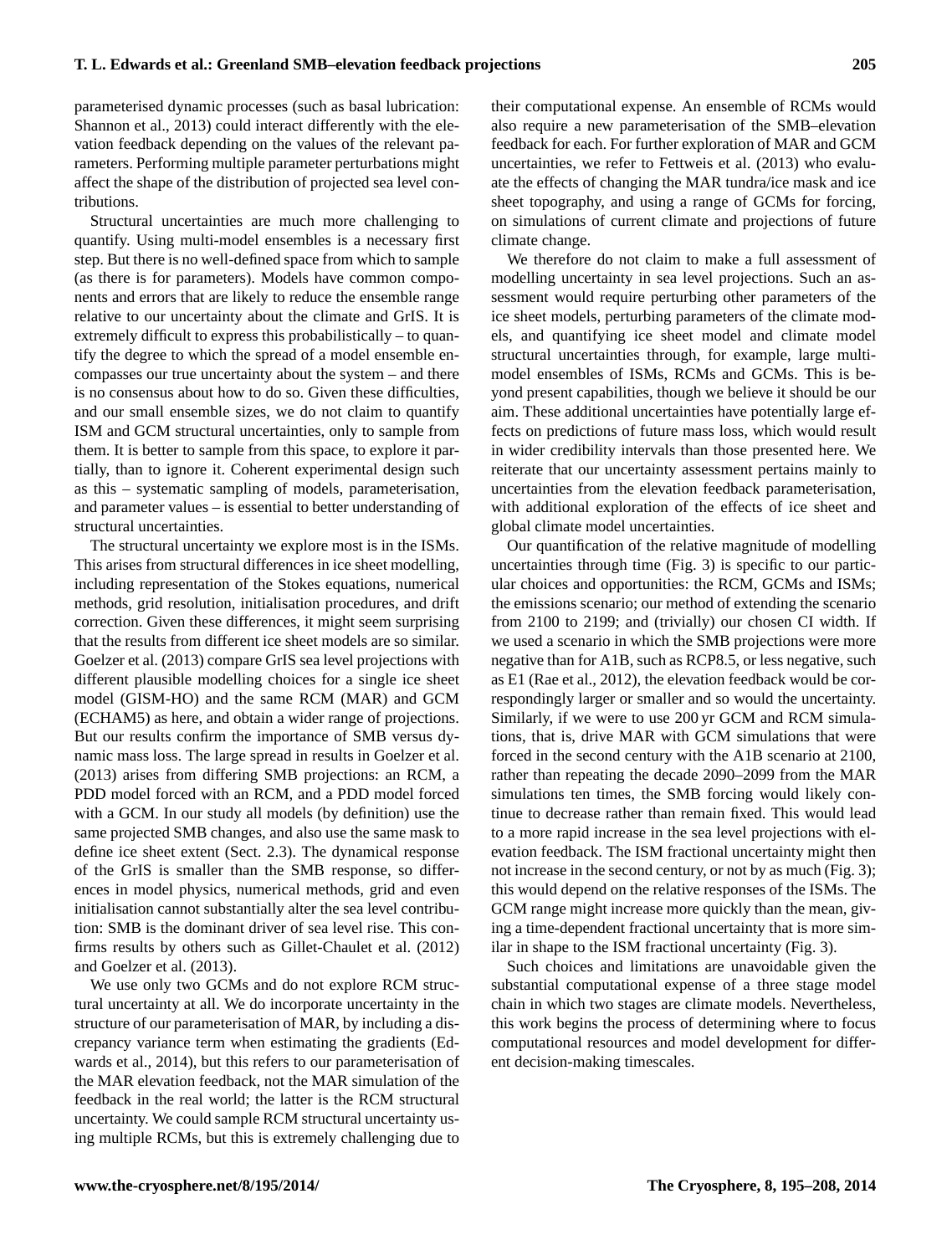# **5 Summary**

We present the first application of a parameterisation of the GrIS SMB–elevation feedback to projections of future climate change. This is currently the only practicable method for making projections for the GrIS contribution to sea level that can incorporate physical modelling of ice flow, SMB processes, and the SMB–elevation feedback while also exploring modelling uncertainties.

We use a coherent experimental design and Bayesian framework to make probabilistic statements (credibility intervals) about the effect of feedback parameterisation uncertainty on sea level projections and explore GCM and ISM structural uncertainties. Probabilistic assessments are more meaningful than single projections or sensitivity analyses: they are easier to interpret, more straightforward to compare across studies, and provide more robust and complete information for decision-making.

We make projections for the SRES A1B emissions scenario with the MAR RCM, ECHAM5 and HadCM3 GCMs, and five ISMs. The experimental design allows us to estimate the relative importance of these model uncertainties, and how they vary over time, for the GrIS contribution to sea level over the next two centuries. The additional sea level contribution due to the SMB–elevation feedback, averaged over five ISM projections for ECHAM5 and three for HadCM3 is 4.4 % (best estimate; 95 % credibility interval 1.8–6.9 %) at 2100, and 9.6 % (best estimate; 95 % credibility interval 3.6–16.0 %) at 2200. In all results, the lower bounds of our 95 % credibility intervals for sea level contributions with the SMB–elevation feedback are larger than for the "no feedback" case.

The relative contributions to uncertainty in our study vary with time. In 2100, the GCM differences are larger than the ISM range and the parameterisation uncertainty, but by 2200, the ISM and parameterisation uncertainties are greater. This work indicates that the areas where future research should be directed – such as understanding climate or ice sheet model differences, or performing perturbed parameter ensembles – depend on the timescale of interest. For sufficiently large ensemble sizes, this method can be used to give an indication where future sea level research should be directed.

The relatively small sea level rise contributed by the elevation feedback suggests that century-long simulations with coupled RCM-ISM models may not be justified for the additional computational expense and technical difficulty of coupling, at least for medium to low emissions scenarios.

*Acknowledgements.* This work was supported by funding from the ice2sea programme from the European Union 7th Framework Programme, grant number 226375. Ice2sea contribution number 151. Elmer/Ice simulations were performed using HPC resources from GENCI-CINES (grant 2011016066) and from the Service Commun de Calcul Intensif de l'Observatoire de Grenoble (SCCI). S. Price, M. Hoffman, and M. Perego were supported by the US Department of Energy (DOE) Office of Science, Advanced Scientific Computing Research and Biological and Environmental Research programs. M. Hoffman was partially supported by the Center for Remote Sensing of Ice Sheets at the University of Kansas through US National Science Foundation grant ANT-0424589. CISM and MPAS simulations were conducted at the National Energy Research Scientific Computing Center and at the Oak Ridge National Laboratory (supported by DOE's Office of Science under Contracts DE-AC02-05CH11231 and DE-AC05-00OR22725, respectively). We thank Jesse Johnson and an anonymous referee for their helpful reviews.

Edited by: E. Hanna

#### **References**

- <span id="page-11-7"></span>Applegate, P. J., Kirchner, N., Stone, E. J., Keller, K., and Greve, R.: An assessment of key model parametric uncertainties in projections of Greenland Ice Sheet behavior, The Cryosphere, 6, 589– 606, doi[:10.5194/tc-6-589-2012,](http://dx.doi.org/10.5194/tc-6-589-2012) 2012.
- <span id="page-11-5"></span>Bamber, J. L., Hardy, R. J., and Joughin, I.: An analysis of balance velocities over the Greenland ice sheet and comparison with synthetic aperture radar interferometry, J. Glaciol., 46, 67–74, 2000.
- <span id="page-11-4"></span>Bamber, J. L., Griggs, J. A., Hurkmans, R. T. W. L., Dowdeswell, J. A., Gogineni, S. P., Howat, I., Mouginot, J., Paden, J., Palmer, S., Rignot, E., and Steinhage, D.: A new bed elevation dataset for Greenland, The Cryosphere, 7, 499–510, doi[:10.5194/tc-7-](http://dx.doi.org/10.5194/tc-7-499-2013) [499-2013,](http://dx.doi.org/10.5194/tc-7-499-2013) 2013.
- <span id="page-11-1"></span>Bindschadler, R. A., Nowicki, S., Abe-Ouchi, A., Aschwanden, A., Choi, H., Fastook, J., Granzow, G., Greve, R., Gutowski, G., Herzfeld, U., Jackson, C., Johnson, J., Khroulev, C., Levermann, A., Lipscomb, W. H., Martin, M. A., Morlighem, M., Parizek, B. R., Pollard, D., Price, S. F., Ren, D., Saito, F., Sato, T., Seddik, H., Seroussi, H., Takahashi, K., Walker, R., and Wang, W. L.: Ice-sheet model sensitivities to environmental forcing and their use in projecting future sealevel (the SeaRISE project), J. Glaciol., 59, 195–224, 2013.
- <span id="page-11-3"></span>Bueler, E. and Brown, J.: Shallow shelf approximation as a "sliding law" in a thermomechanically coupled ice sheet model, J. Geophys. Res., 114, F03008, doi[:10.1029/2008JF001179,](http://dx.doi.org/10.1029/2008JF001179) 2009.
- <span id="page-11-2"></span>Dee, D. P., Uppala, S. M., Simmons, A. J., Berrisford, P., Poli, P., Kobayashi, S., Andrae, U., Balmaseda, M. A., Balsamo, G., Bauer, P., Bechtold, P., Beljaars, A. C. M., van de Berg, L., Bidlot, J., Bormann, N., Delsol, C., Dragani, R., Fuentes, M., Geer, A. J., Haimberger, L., Healy, S. B., Hersbach, H., Hólm, E. V., Isaksen, L., Kallberg, P., Köhler, M., Matricardi, M., McNally, A. P., Monge-Sanz, B. M., Morcrette, J.-J., Park, B.- K., Peubey, C., de Rosnay, P., Tavolato, C., Thépaut, J.-N., and Vitart, F.: The ERA-Interim reanalysis: configuration and performance of the data assimilation system, Q. J. Roy. Meteor. Soc., 137, 553–597, 2011.
- <span id="page-11-6"></span>Dukowicz, J. K., Price, S. F., and Lipscomb, W. H.: Consistent approximations and boundary conditions for ice-sheet dynamics from a principle of least action, J. Glaciol., 56, 480–496, 2010.
- <span id="page-11-0"></span>Edwards, T. L., Fettweis, X., Gagliardini, O., Gillet-Chaulet, F., Goelzer, H., Gregory, J. M., Hoffman, M., Huybrechts, P., Payne, A. J., Perego, M., Price, S., Quiquet, A., and Ritz, C.: Probabilistic parameterisation of the surface mass balance-elevation feedback in regional climate model simulations of the Greenland ice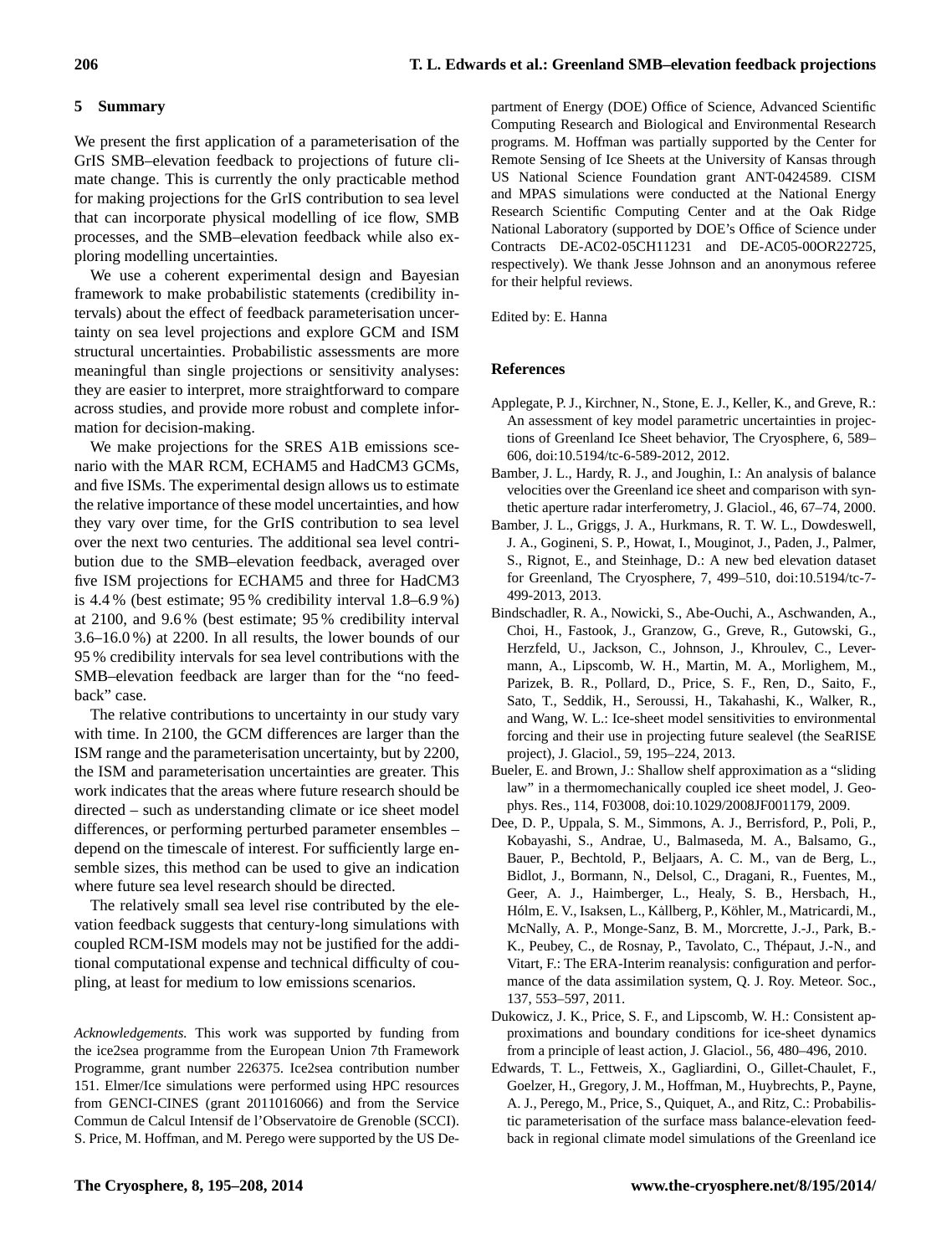sheet, The Cryosphere, 8, 181–194, doi[:10.5194/tc-8-181-2014,](http://dx.doi.org/10.5194/tc-8-181-2014) 2014.

- <span id="page-12-1"></span>Ettema, J., van den Broeke, M. R., van Meijgaard, E., van de Berg, W. J., Bamber, J. L., Box, J. E., and Bales, R. C.: Higher surface mass balance of the Greenland ice sheet revealed by highresolution climate modeling, Geophys. Res. Lett., 36, L12501, doi[:10.1029/2009GL038110,](http://dx.doi.org/10.1029/2009GL038110) 2009.
- <span id="page-12-17"></span>Evans, K. J., Salinger, A. G., Worley, P. H., Price, S. F., Lipscomb, W. H., Nicols, J. A., White III, J. B., Perego, M., Vertenstein, M., Edwards, J., and Lemieux, J. F.: A modern solver interface to manage solution algorithms in the Community Earth System Model, Int. J. High Perform. C, 26, 54–62, 2012.
- <span id="page-12-0"></span>Fettweis, X.: Reconstruction of the 1979–2006 Greenland ice sheet surface mass balance using the regional climate model MAR, The Cryosphere, 1, 21–40, doi[:10.5194/tc-1-21-2007,](http://dx.doi.org/10.5194/tc-1-21-2007) 2007.
- <span id="page-12-5"></span>Fettweis, X., Franco, B., Tedesco, M., van Angelen, J. H., Lenaerts, J. T. M., van den Broeke, M. R., and Gallée, H.: Estimating the Greenland ice sheet surface mass balance contribution to future sea level rise using the regional atmospheric climate model MAR, The Cryosphere, 7, 469–489, doi[:10.5194/tc-7-469-2013,](http://dx.doi.org/10.5194/tc-7-469-2013) 2013.
- <span id="page-12-6"></span>Franco, B., Fettweis, X., and Erpicum, M.: Future projections of the Greenland ice sheet energy balance driving the surface melt, The Cryosphere, 7, 1–18, doi[:10.5194/tc-7-1-2013,](http://dx.doi.org/10.5194/tc-7-1-2013) 2013.
- <span id="page-12-10"></span>Fürst, J. J., Rybak, O., Goelzer, H., De Smedt, B., de Groen, P., and Huybrechts, P.: Improved convergence and stability properties in a three-dimensional higher-order ice sheet model, Geosci. Model Dev., 4, 1133–1149, doi[:10.5194/gmd-4-1133-2011,](http://dx.doi.org/10.5194/gmd-4-1133-2011) 2011.
- <span id="page-12-11"></span>Fürst, J. J., Goelzer, H., and Huybrechts, P.: Effect of higher-order stress gradients on the centennial mass evolution of the Greenland ice sheet, The Cryosphere, 7, 183–199, doi[:10.5194/tc-7-](http://dx.doi.org/10.5194/tc-7-183-2013) [183-2013,](http://dx.doi.org/10.5194/tc-7-183-2013) 2013.
- <span id="page-12-12"></span>Gillet-Chaulet, F., Gagliardini, O., Seddik, H., Nodet, M., Durand, G., Ritz, C., Zwinger, T., Greve, R., and Vaughan, D. G.: Greenland ice sheet contribution to sea-level rise from a new-generation ice-sheet model, The Cryosphere, 6, 1561–1576, doi[:10.5194/tc-6-1561-2012,](http://dx.doi.org/10.5194/tc-6-1561-2012) 2012.
- <span id="page-12-13"></span>Goelzer, H., Huybrechts, P., Fürst, J. J., Nick, F. M., Andersen, M. L., Edwards, T. L., Fettweis, X., Payne, A. J., and Shannon, S. R.: Sensitivity of Greenland ice sheet projections to model formulations, J. Glaciol., 59, 733–749, doi[:10.3189/2013JoG12J182,](http://dx.doi.org/10.3189/2013JoG12J182) 2013.
- <span id="page-12-7"></span>Gordon, C., Cooper, C., Senior, C. A., Banks, H., Gregory, J. M., Johns, T. C., Mitchell, J., and Wood, R. A.: The simulation of SST, sea ice extents and ocean heat transports in a version of the Hadley Centre coupled model without flux adjustments, Clim. Dynam., 16, 147–168, 2000.
- <span id="page-12-20"></span>Greve, R.: A continuum-mechanical formulation for shallow polythermal ice sheets, Philos. T. Roy. Soc. A, 355, 217–242, 1997.
- <span id="page-12-22"></span>Hanna, E., Huybrechts, P., Cappelen, J., Steffen, K., Bales, R. C., Burgess, E., McConnell, J. R., Peder Steffensen, J., van den Broeke, M., Wake, L., Bigg, G., Griffiths, M., and Deniz Savas, D.: Greenland Ice Sheet surface mass balance 1870 to 2010 based on Twentieth Century Reanalysis, and links with global climate forcing, J. Geophys. Res., 116, D24121, doi[:10.1029/2011JD016387,](http://dx.doi.org/10.1029/2011JD016387) 2011.
- <span id="page-12-24"></span>Helsen, M. M., van de Wal, R. S. W., van den Broeke, M. R., van de Berg, W. J., and Oerlemans, J.: Coupling of climate models and ice sheet models by surface mass balance gradients: appli-

cation to the Greenland Ice Sheet, The Cryosphere, 6, 255–272, doi[:10.5194/tc-6-255-2012,](http://dx.doi.org/10.5194/tc-6-255-2012) 2012.

- <span id="page-12-9"></span>Huybrechts, P. and de Wolde, J.: The dynamic response of the Greenland and Antarctic ice sheets to multiple-century climatic warming, J. Climate, 12, 2169–2188, 1999.
- <span id="page-12-2"></span>Janssens, I. and Huybrechts, P.: The treatment of meltwater retention in mass-balance parameterizations of the Greenland ice sheet, Ann. Glaciol., 31, 133–140, 2000.
- <span id="page-12-19"></span>Joughin, I., Smith, B. E., Howat, I. M., Scambos, T., and Moon, T.: Greenland flow variability from ice-sheet-wide velocity mapping, J. Glaciol., 56, 415–430, 2010.
- <span id="page-12-16"></span>Lemieux, J. F., Price, S. F., Evans, K. J., Knoll, D., Salinger, A. G., Holland, D. M., and Payne, A. J.: Implementation of the Jacobian-free Newton–Krylov method for solving the first-order ice sheet momentum balance, J. Comput. Phys., 230, 6531–6545, 2011.
- <span id="page-12-21"></span>Morlighem, M., Rignot, E., Seroussi, H., Larour, E., Dhia, H. B., and Aubry, D.: Spatial patterns of basal drag inferred using control methods from a full-Stokes and simpler models for Pine Island Glacier, West Antarctica, Geophys. Res. Lett., 37, L14502, doi[:10.1029/2010GL043853,](http://dx.doi.org/10.1029/2010GL043853) 2010.
- <span id="page-12-23"></span>Moss, R. H., Edmonds, J. A., Hibbard, K., Manning, M., Rose, S. K., van Vuuren, D. P., Carter, T. R., Emori, S., Kainuma, M., Kram, T., Meehl, G., Mitchell, J., Nakicenovic, N., Riahi, K., Smith, S., Stouffer, R. J., Thomson, A., Weyant, J., and Wilbanks, T.: The next generation of scenarios for climate change research and assessment, Nature, 463, 747–756, 2010.
- <span id="page-12-25"></span>Murphy, J. M., Sexton, D. M. H., Jenkins, G. J., Booth, B. B. B., Brown, C. C., Clark, R. T., Collins, M., Harris, G. R., Kendon, E. J., Betts, R. A., Brown, S. J., Humphrey, K. A., Mc-Carthy, M. P., McDonald, R. E., Stephens, A., Wallace, C., Warren, R., Wilby, R., and Wood, R. A.: Climate change projections, in: UK Climate Projections, no. 2, Met Office Hadley Centre, Exeter, UK, 1–194, 2009.
- <span id="page-12-3"></span>Nakićenović, N., Alcamo, J., Davis, G., and de Vries, B.: Special report on emissions scenarios: a special report of Working Group III of the Intergovernmental Panel on Climate Change, Intergovernmental Panel on Climate Change, 2000.
- <span id="page-12-8"></span>Pattyn, F.: A new three-dimensional higher-order thermomechanical ice sheet model: basic sensitivity, ice stream development, and ice flow across subglacial lakes, J. Geophys. Res., 108, 2382, doi[:10.1029/2002JB002329,](http://dx.doi.org/10.1029/2002JB002329) 2003.
- <span id="page-12-4"></span>Pattyn, F., Schoof, C., Perichon, L., Hindmarsh, R. C. A., Bueler, E., de Fleurian, B., Durand, G., Gagliardini, O., Gladstone, R., Goldberg, D., Gudmundsson, G. H., Huybrechts, P., Lee, V., Nick, F. M., Payne, A. J., Pollard, D., Rybak, O., Saito, F., and Vieli, A.: Results of the Marine Ice Sheet Model Intercomparison Project, MISMIP, The Cryosphere, 6, 573–588, doi[:10.5194/tc-](http://dx.doi.org/10.5194/tc-6-573-2012)[6-573-2012,](http://dx.doi.org/10.5194/tc-6-573-2012) 2012.
- <span id="page-12-14"></span>Perego, M., Gunzburger, M., and Burkardt, J.: Parallel finite element implementation for higher-order ice-sheet models, J. Glaciol., 58, 76–88, 2012.
- <span id="page-12-15"></span>Price, S. F., Payne, A. J., Howat, I. M., and Smith, B. E.: Committed sea-level rise for the next century from Greenland ice sheet dynamics during the past decade, P. Natl. Acad. Sci. USA, 108, 8978–8983, 2011.
- <span id="page-12-18"></span>Quiquet, A., Punge, H. J., Ritz, C., Fettweis, X., Gallée, H., Kageyama, M., Krinner, G., Salas y Mélia, D., and Sjolte, J.: Sensitivity of a Greenland ice sheet model to atmospheric forc-